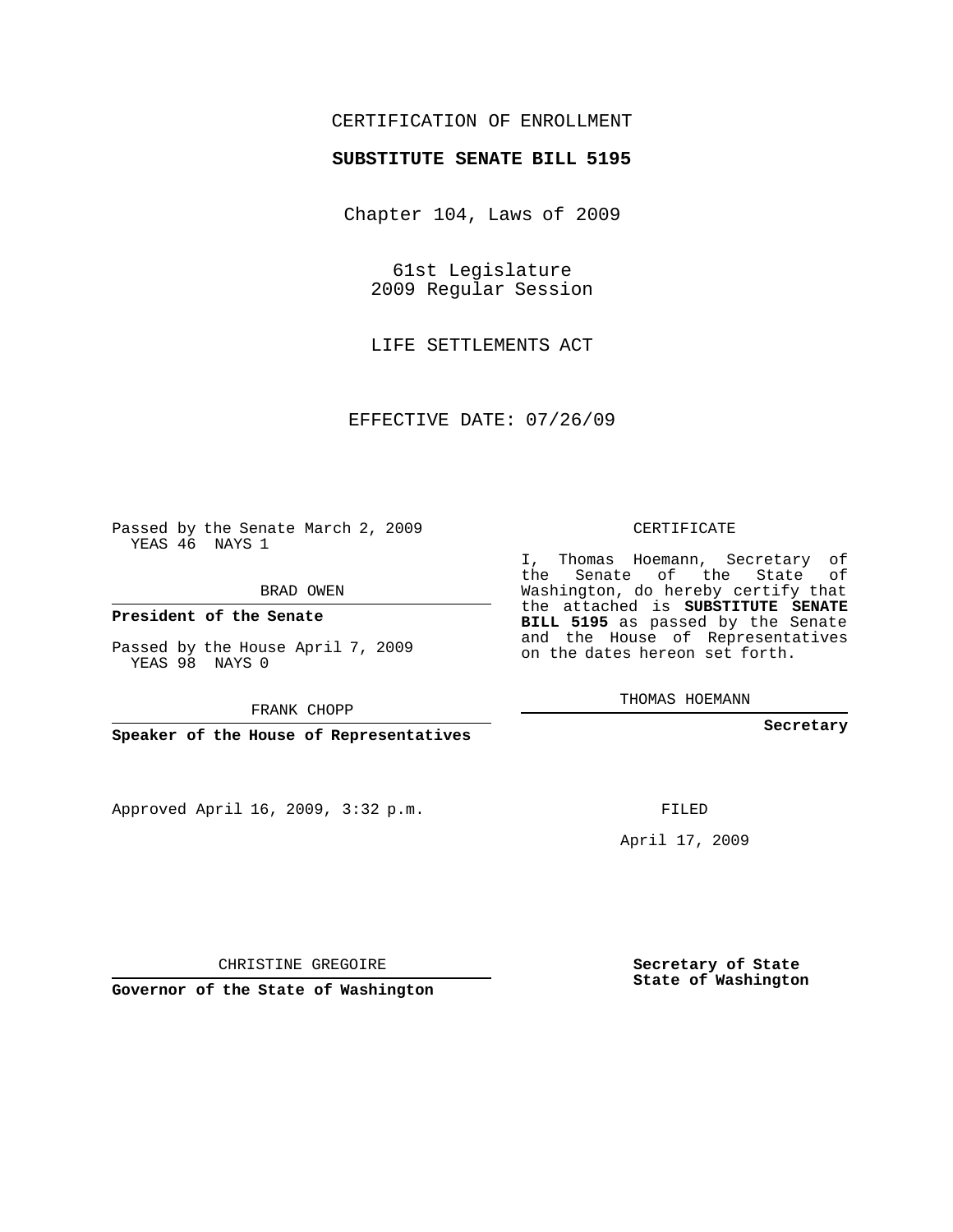# **SUBSTITUTE SENATE BILL 5195** \_\_\_\_\_\_\_\_\_\_\_\_\_\_\_\_\_\_\_\_\_\_\_\_\_\_\_\_\_\_\_\_\_\_\_\_\_\_\_\_\_\_\_\_\_

\_\_\_\_\_\_\_\_\_\_\_\_\_\_\_\_\_\_\_\_\_\_\_\_\_\_\_\_\_\_\_\_\_\_\_\_\_\_\_\_\_\_\_\_\_

Passed Legislature - 2009 Regular Session

## **State of Washington 61st Legislature 2009 Regular Session**

**By** Senate Financial Institutions, Housing & Insurance (originally sponsored by Senators Berkey, Swecker, Kauffman, Hobbs, King, Marr, Haugen, Franklin, Parlette, Schoesler, and Shin)

READ FIRST TIME 02/11/09.

 AN ACT Relating to adopting the life settlements model act; reenacting and amending RCW 42.56.400; adding new sections to chapter 48.102 RCW; repealing RCW 48.102.005, 48.102.010, 48.102.015, 48.102.020, 48.102.025, 48.102.030, 48.102.035, 48.102.040, 48.102.045, 48.102.050, 48.102.055, 48.102.900, and 48.102.901; and prescribing penalties.

BE IT ENACTED BY THE LEGISLATURE OF THE STATE OF WASHINGTON:

 NEW SECTION. **Sec. 1.** SHORT TITLE. This chapter may be cited as the "life settlements act."

 NEW SECTION. **Sec. 2.** DEFINITIONS. The definitions in this section apply throughout this chapter unless the context clearly requires otherwise.

 (1) "Advertisement" means any written, electronic, or printed communication or any communication by means of recorded telephone messages or transmitted on radio, television, the internet, or similar communications media, including film strips, motion pictures, and videos, published, disseminated, circulated, or placed directly before the public for the purpose of creating an interest in or inducing a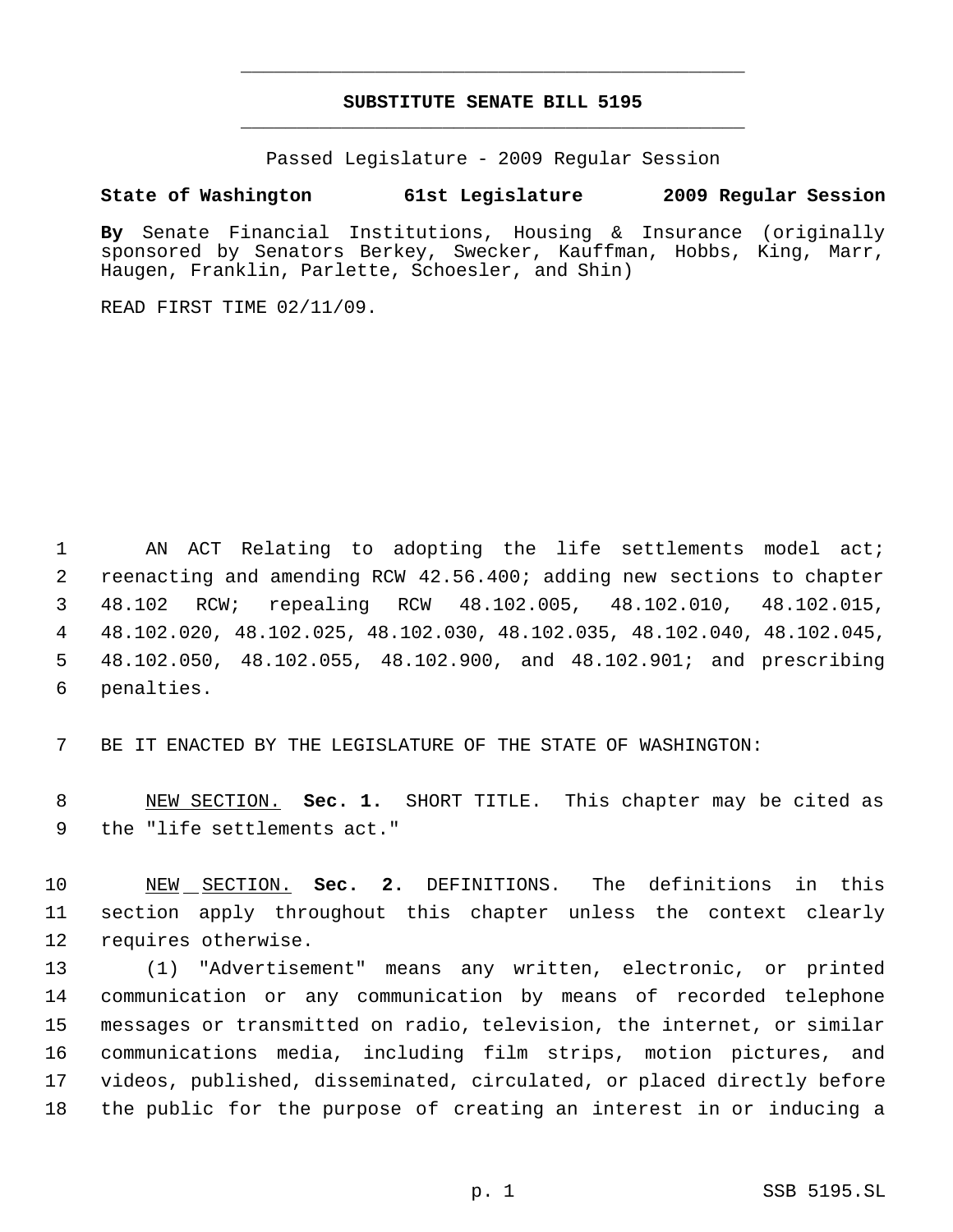person to purchase or sell, assign, devise, bequest, or transfer the death benefit or ownership of a policy or an interest in a policy pursuant to a life settlement contract.

 (2) "Broker" means a person who, on behalf of an owner and for a fee, commission, or other valuable consideration, offers or attempts to negotiate life settlement contracts between an owner and providers. A broker represents only the owner and owes a fiduciary duty to the owner to act according to the owner's instructions, and in the best interest of the owner, notwithstanding the manner in which the broker is compensated. A broker does not mean an attorney, certified public accountant, or financial planner retained in the type of practice customarily performed in their professional capacity to represent the owner whose compensation is not paid directly or indirectly by the provider or any other person, except the owner.

 (3) "Business of life settlements" means an activity involved in, but not limited to, offering to enter into, soliciting, negotiating, procuring, effectuating, monitoring, or tracking life settlement contracts.

(4) "Chronically ill" means:

 (a) Being unable to perform at least two activities of daily living, i.e., eating, toileting, transferring, bathing, dressing, or continence;

 (b) Requiring substantial supervision to protect the individual 24 from threats to health and safety due to severe cognitive impairment; or

 (c) Having a level of disability substantially similar to that described in (a) of this subsection made in a written determination, as existing on the effective date of this section, by the United States secretary of health and human services.

(5) "Commissioner" means the insurance commissioner.

 (6)(a) "Financing entity" means an underwriter, placement agent, lender, purchaser of securities, purchaser of a policy from a provider, credit enhancer, or any entity that has a direct ownership in a policy that is the subject of a life settlement contract, but:

 (i) Whose principal activity related to the transaction is providing funds to effect the life settlement contract or purchase of one or more policies; and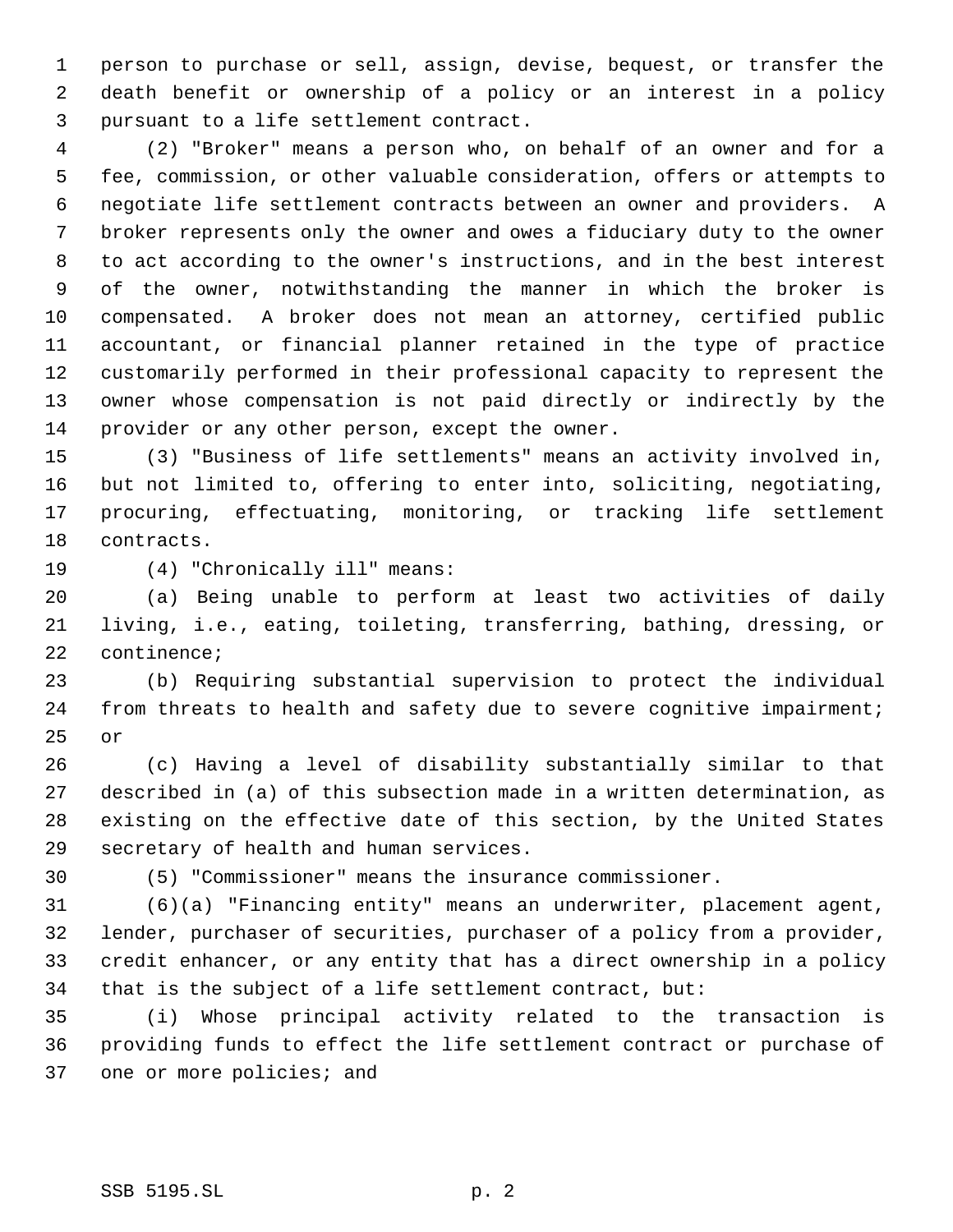(ii) Who has an agreement in writing with one or more providers to finance the acquisition of life settlement contracts.

 (b) "Financing entity" does not mean a nonaccredited investor or purchaser.

 (7) "Financing transaction" means a transaction in which a licensed provider obtains financing from a financing entity including, without limitation, any secured or unsecured financing, any securitization transaction, or any securities offering which either is registered or exempt from registration under federal and state securities law.

(8) "Fraudulent life settlement act" includes:

 (a) Acts or omissions committed by any person who, knowingly and with intent to defraud, for the purpose of depriving another of property or for pecuniary gain, commits, or permits its employees or its agents to engage in acts including, but not limited to:

 (i) Presenting, causing to be presented, or preparing with knowledge and belief that it will be presented to or by a provider, premium finance lender, broker, insurer, insurance producer, or any other person, false material information, or concealing material information, as part of, in support of, or concerning a fact material to one or more of the following:

 (A) An application for the issuance of a life settlement contract or policy;

(B) The underwriting of a life settlement contract or policy;

 (C) A claim for payment or benefit pursuant to a life settlement contract or policy;

(D) Premiums paid on a policy;

 (E) Payments and changes in ownership or beneficiary made in accordance with the terms of a life settlement contract or policy;

(F) The reinstatement or conversion of a policy;

 (G) In the solicitation, offer to enter into, or effectuation of a life settlement contract, or policy;

 (H) The issuance of written evidence of life settlement contracts or insurance; or

 (I) Any application for, or the existence of or any payments related to, a loan secured directly or indirectly by any interest in a policy;

 (ii) Entering into any act, practice, or arrangement that involves stranger-originated life insurance;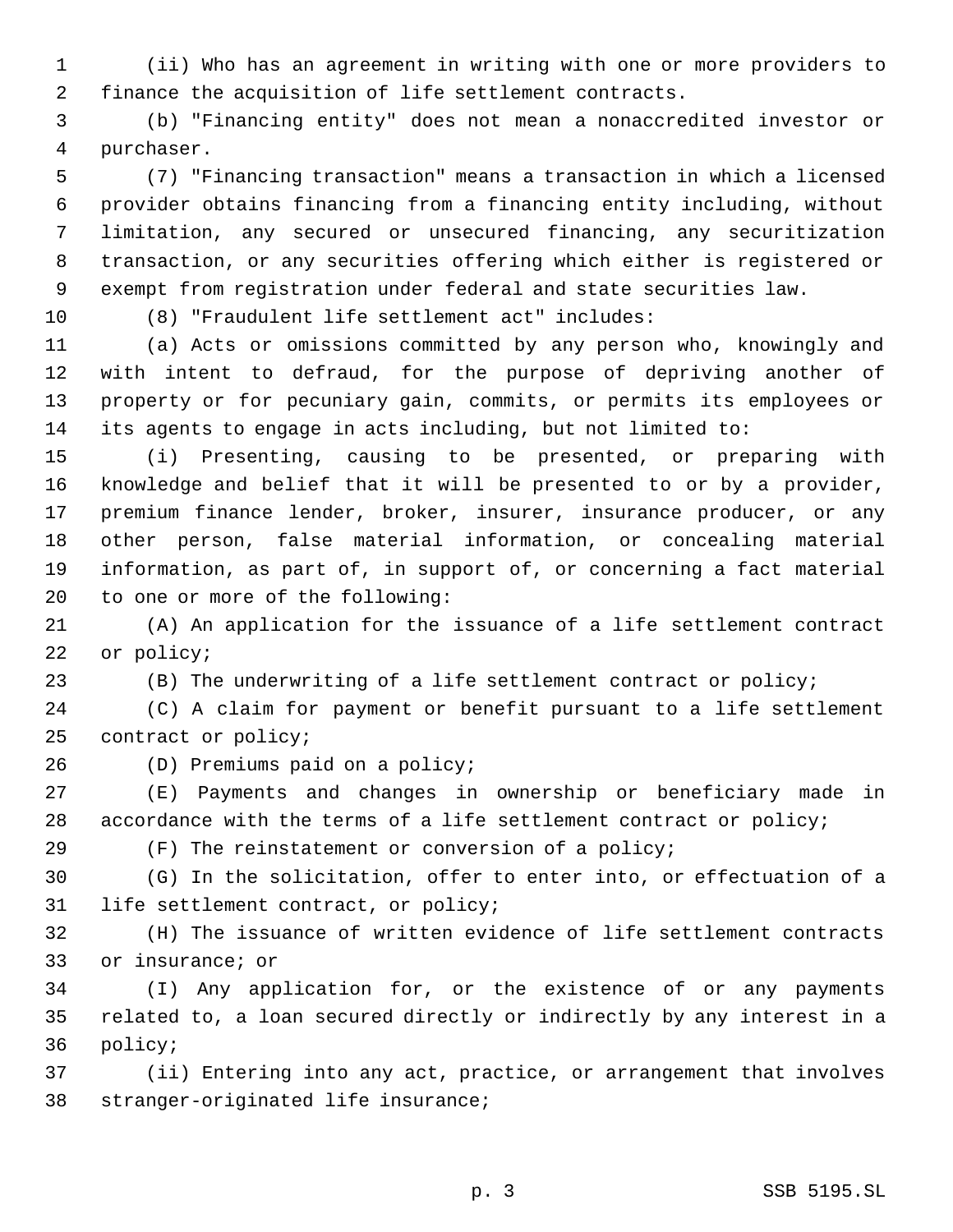(iii) Failing to disclose to the insurer where the request for such disclosure has been asked for by the insurer that the prospective insured has undergone a life expectancy evaluation by any person or entity other than the insurer or its authorized representatives in connection with the issuance of the policy;

 (iv) Employing any device, scheme, or artifice to defraud in the business of life settlements; or

 (v) In the solicitation, application, or issuance of a policy, employing any device, scheme, or artifice in violation of state insurable interest laws.

 (b) In the furtherance of a fraud or to prevent the detection of a fraud any person commits or permits its employees or its agents to:

 (i) Remove, conceal, alter, destroy, or sequester from the commissioner the assets or records of either a broker or provider, or 15 both or other person engaged in the business of life settlements;

 (ii) Misrepresent or conceal the financial condition of either a broker or provider, or both, financing entity, insurer, or other person;

 (iii) Transact the business of life settlements in violation of laws requiring a license, certificate of authority, or other legal authority for the transaction of the business of life settlements;

 (iv) File with the commissioner or the chief insurance regulatory official of another jurisdiction a document containing false information or otherwise concealing information about a material fact from the commissioner;

 (v) Engage in embezzlement, theft, misappropriation, or conversion of moneys, funds, premiums, credits, or other property of a provider, insured, owner, or any other person engaged in the business of life settlements;

 (vi) Knowingly and with intent to defraud, enter into, broker, or otherwise deal in a life settlement contract, the subject of which is a policy that was obtained by presenting false information concerning any fact material to the policy or by concealing, for the purpose of misleading another, information concerning any fact material to the policy, where the owner or the owner's agent intended to defraud the policy's issuer;

(vii) Attempt to commit, assist, aid, or abet in the commission of,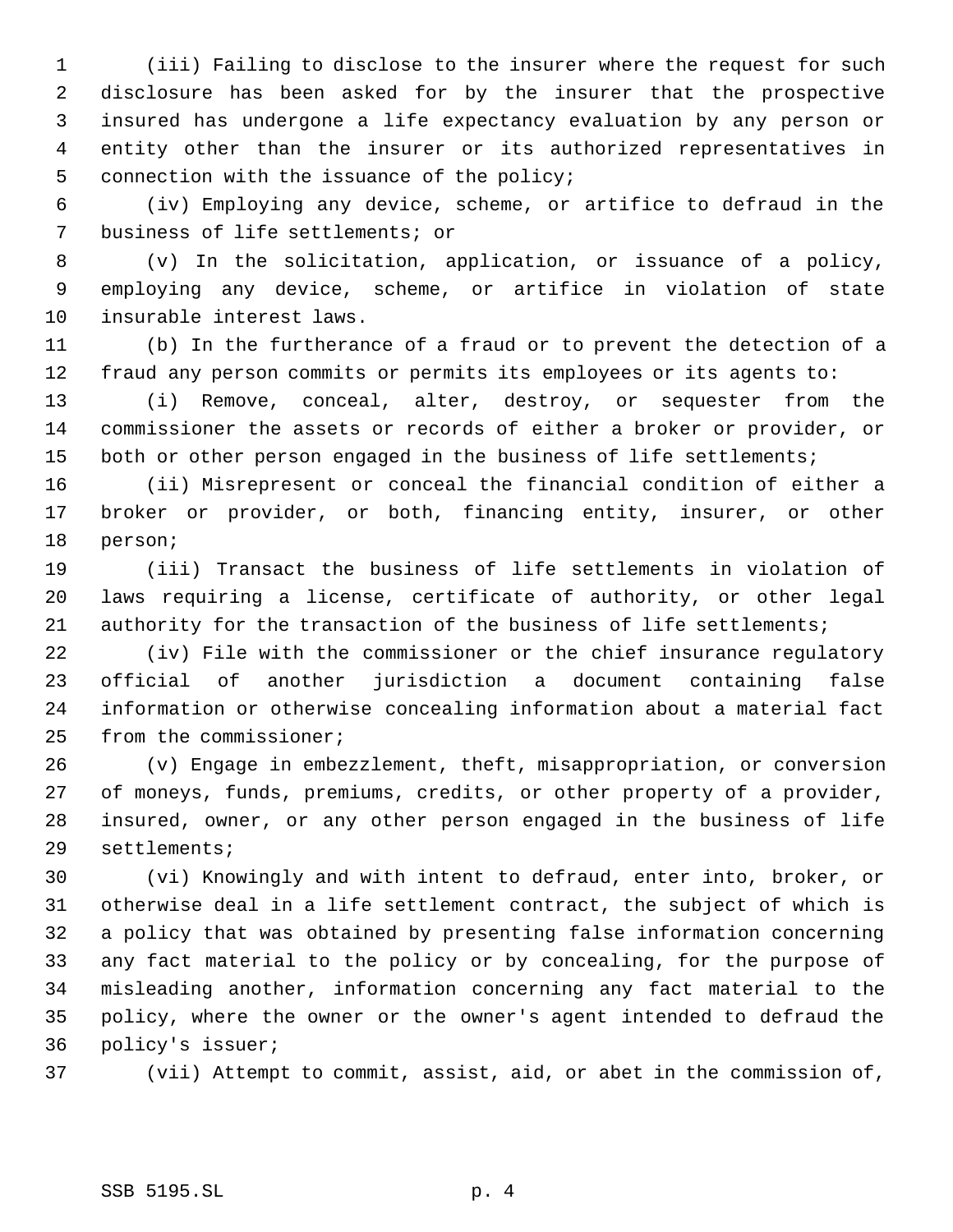or conspiracy to commit, the acts or omissions specified in this subsection; or

 (viii) Misrepresent the state of residence of an owner to be a state or jurisdiction that does not have a law substantially similar to this chapter for the purpose of evading or avoiding the provisions of this chapter.

 (9) "Insured" means the person covered under the policy being considered for sale in a life settlement contract.

 (10) "Life expectancy" means the arithmetic mean of the number of months the insured under the policy to be settled can be expected to live considering medical records and appropriate experiential data.

 (11) "Life insurance producer" means any person licensed in this state as a resident or nonresident insurance producer who has received qualification or authority for life insurance coverage or a life line of coverage pursuant to RCW 48.17.170.

 (12)(a) "Life settlement contract" means a written agreement entered into between a provider and an owner, establishing the terms under which compensation or any thing of value will be paid, which compensation or thing of value is less than the expected death benefit of the policy, in return for the owner's assignment, transfer, sale, devise, or bequest of the death benefit or any portion of a policy for compensation, provided, however, that the minimum value for a life settlement contract shall be greater than a cash surrender value or accelerated death benefit available at the time of an application for a life settlement contract.

 (b) "Life settlement contract" also means the transfer for compensation or value of ownership or beneficial interest in a trust or other entity that owns such policy if the trust or other entity was formed or availed of for the principal purpose of acquiring one or more life insurance contracts, which life insurance contract insures the life of a person residing in this state.

 (c) "Life settlement contract" also means a written agreement for a loan or other lending transaction, secured primarily by a policy or a premium finance loan made for a policy on or before the date of issuance of the policy where:

 (i) The loan proceeds are not used solely to pay premiums for the policy and any costs or expenses incurred by the lender or the borrower in connection with the financing;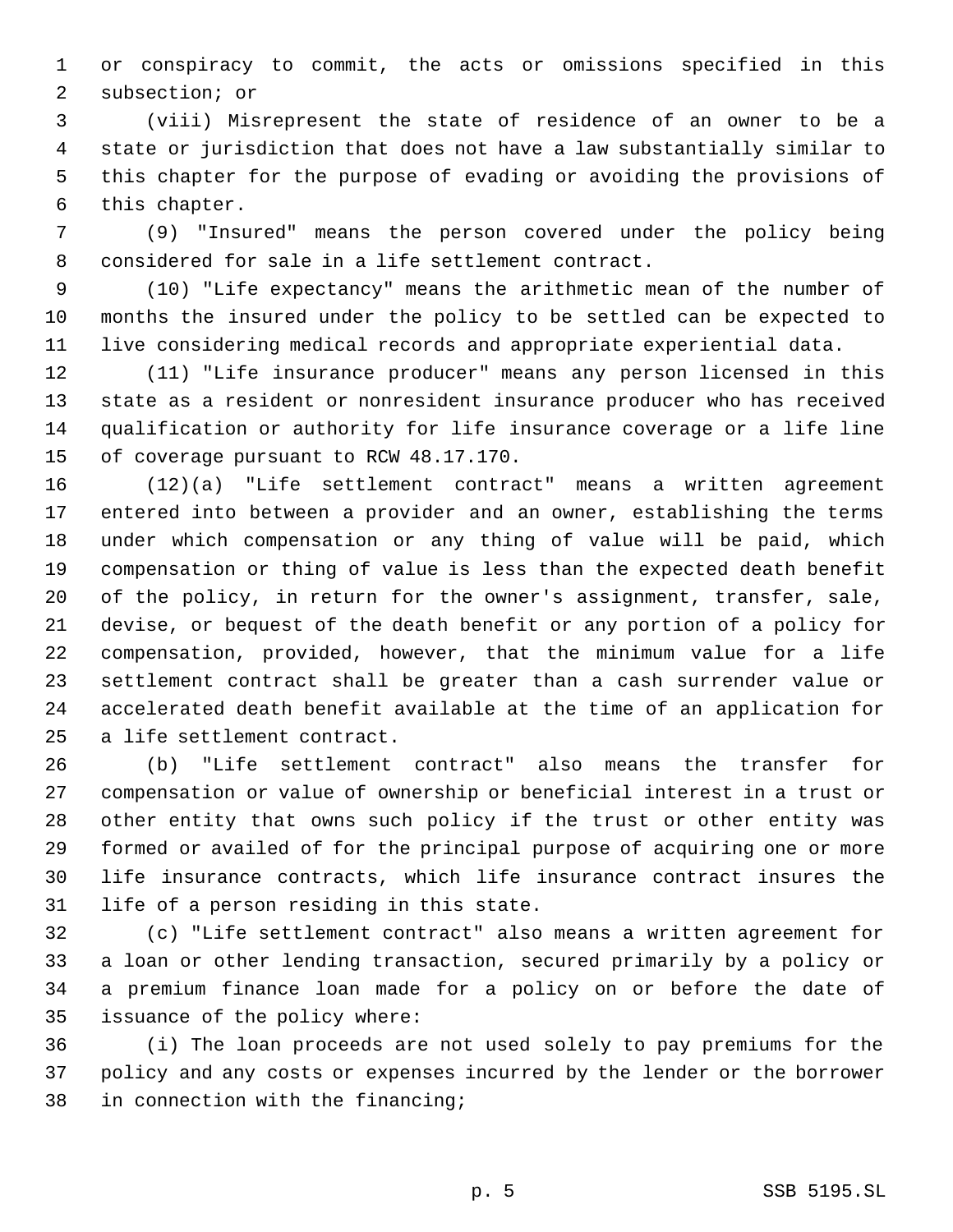(ii) The owner receives on the date of the premium finance loan a guarantee of the future life settlement value of the policy; or

 (iii) The owner agrees on the date of the premium finance loan to sell the policy or any portion of its death benefit on any date following the issuance of the policy.

(d) "Life settlement contract" does not mean:

 (i) A policy loan by a life insurance company pursuant to the terms of the policy or accelerated death provisions contained in the policy, whether issued with the original policy or as a rider;

 (ii) A premium finance loan or any loan made by a bank or other licensed financial institution, provided that neither the default on the loan nor the transfer of the policy in connection with such a default is pursuant to an agreement or understanding with any other 14 person for the purpose of evading regulation under this chapter;

(iii) A collateral assignment of a policy by an owner;

 (iv) A loan made by a lender that does not violate any provision of this title, provided the loan is not described in (a) of this subsection, and is not otherwise within the definition of life settlement contract;

 (v) An agreement where all the parties (A) are closely related to the insured by blood or law, or (B) have a lawful substantial economic interest in the continued life, health, and bodily safety of the person insured, or are trusts established primarily for the benefit of those parties;

 (vi) Any designation, consent, or agreement by an insured who is an employee of an employer in connection with the purchase by the employer, or trust established by the employer, of life insurance on the life of the employee;

(vii) A bona fide business succession planning arrangement:

 (A) Between one or more shareholders in a corporation or between a corporation and one or more of its shareholders or one or more trusts established by its shareholders;

 (B) Between one or more partners in a partnership or between a partnership and one or more of its partners or one or more trusts established by its partners; or

 (C) Between one or more members in a limited liability company or between a limited liability company and one or more of its members or one or more trusts established by its members;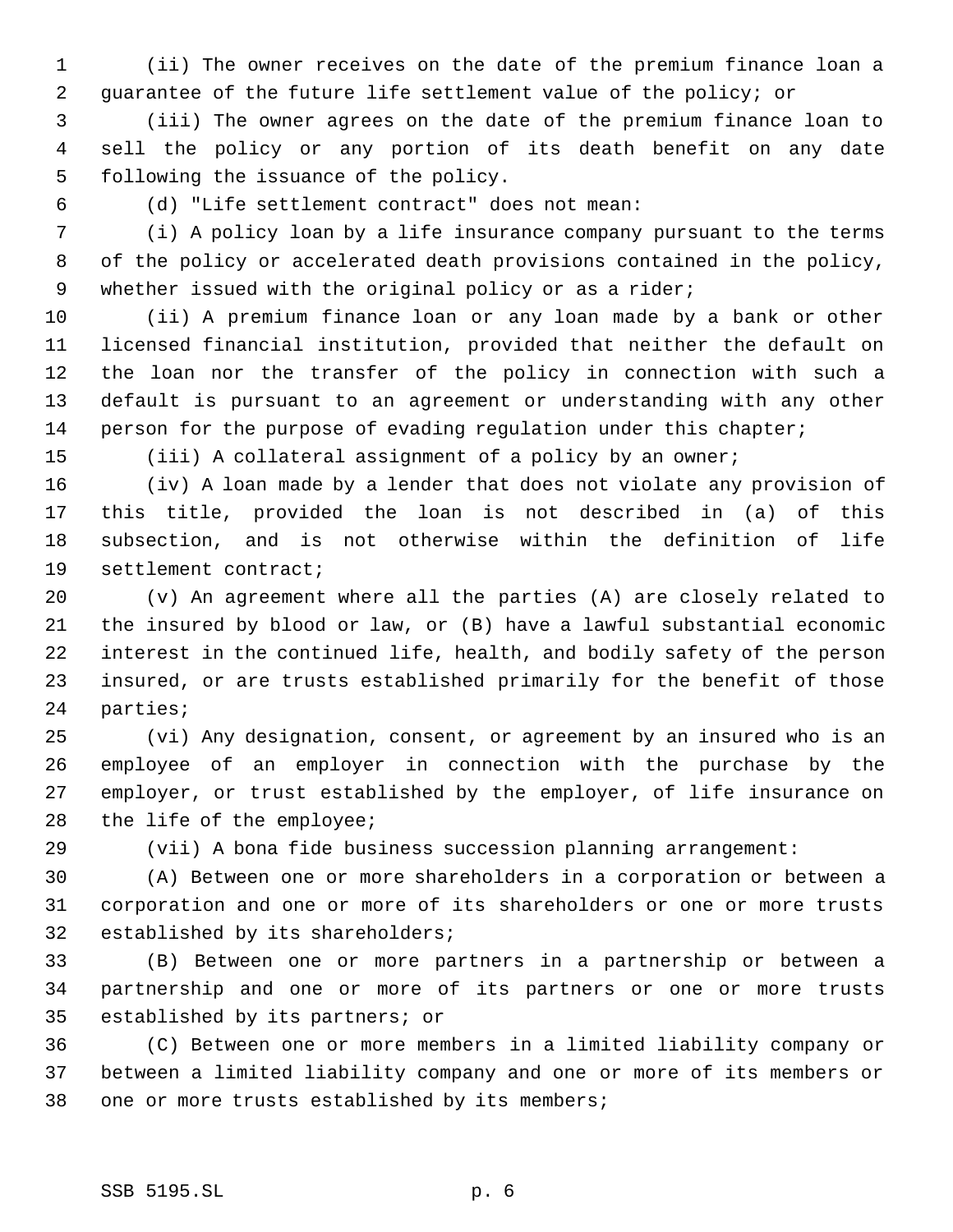(viii) An agreement entered into by a service recipient, or a trust established by the service recipient, and a service provider, or a trust established by the service provider, who performs significant services for the service recipient's trade or business; or

 (ix) Any other contract, transaction, or arrangement from the definition of life settlement contract that the commissioner determines is not of the type intended to be regulated by this chapter.

 (13) "Net death benefit" means the amount of the policy to be settled less any outstanding debts or liens.

 (14)(a) "Owner" means the owner of a policy, with or without a terminal illness, who enters or seeks to enter into a life settlement contract. For the purposes of this chapter, an owner shall not be limited to an owner of a policy that insures the life of an individual with a terminal or chronic illness or condition except where specifically addressed.

## (b) "Owner" does not mean:

(i) Any provider or other licensee under this chapter;

 (ii) A qualified institutional buyer as defined, as of the effective date of this section, in rule 144A of the federal securities act of 1933, as amended;

21 (iii) A financing entity;

(iv) A special purpose entity; or

(v) A related provider trust.

 (15) "Patient identifying information" means an insured's address, telephone number, facsimile number, electronic mail address, photograph or likeness, employer, employment status, social security number, or any other information that is likely to lead to the identification of the insured.

 (16) "Policy" means an individual or group life insurance policy, group certificate, contract, or arrangement of life insurance owned by a resident of this state, regardless of whether delivered or issued for delivery in this state.

 (17) "Premium finance loan" means a loan made primarily for the purposes of making premium payments on a policy, which loan is secured by an interest in the policy.

 (18) "Person" means any natural person or legal entity, including but not limited to, a partnership, limited liability company, association, trust, or corporation.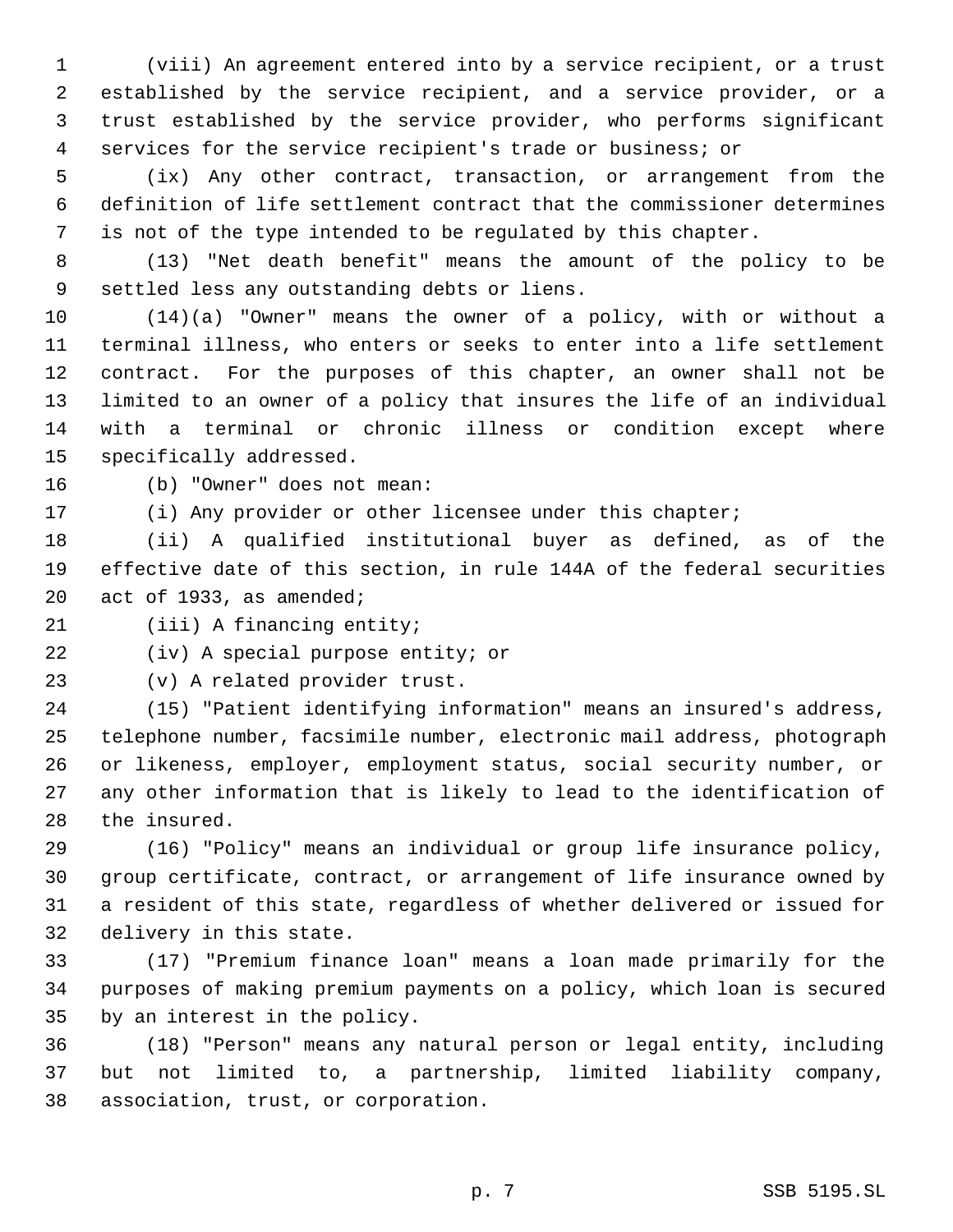(19)(a) "Provider" means a person, other than an owner, who enters into or effectuates a life settlement contract with an owner.

(b) "Provider" does not mean:

 (i) Any bank, savings bank, savings and loan association, or credit union;

 (ii) A licensed lending institution or creditor or secured party pursuant to a premium finance loan agreement which takes an assignment of a policy as collateral for a loan;

 (iii) The insurer of a policy or rider to the extent of providing accelerated death benefits or riders under an approved policy form or cash surrender value;

 (iv) Any natural person who enters into or effectuates no more than one agreement in a calendar year for the transfer of a policy, for compensation or anything of value less than the expected death benefit payable under the policy;

(v) A purchaser;

 (vi) Any authorized or eligible insurer that provides financial guaranty insurance to a provider, purchaser, financing entity, special purpose entity, or related provider trust;

(vii) A financing entity;

(viii) A special purpose entity;

22 (ix) A related provider trust;

(x) A broker; or

 (xi) An accredited investor or qualified institutional buyer as defined, respectively, in regulation D, rule 501 or rule 144A of the federal securities act of 1933, as amended, who purchases a policy from a provider.

 (20) "Purchased policy" means a policy that has been acquired by a provider pursuant to a life settlement contract.

 (21) "Purchaser" means a person who pays compensation or anything of value as consideration for a beneficial interest in a trust which is vested with, or for the assignment, transfer, or sale of, an ownership or other interest in a policy which has been the subject of a life settlement contract.

 (22) "Related provider trust" means a titling trust or other trust established by a licensed provider or a financing entity for the sole purpose of holding the ownership or beneficial interest in purchased policies in connection with a financing transaction. In order to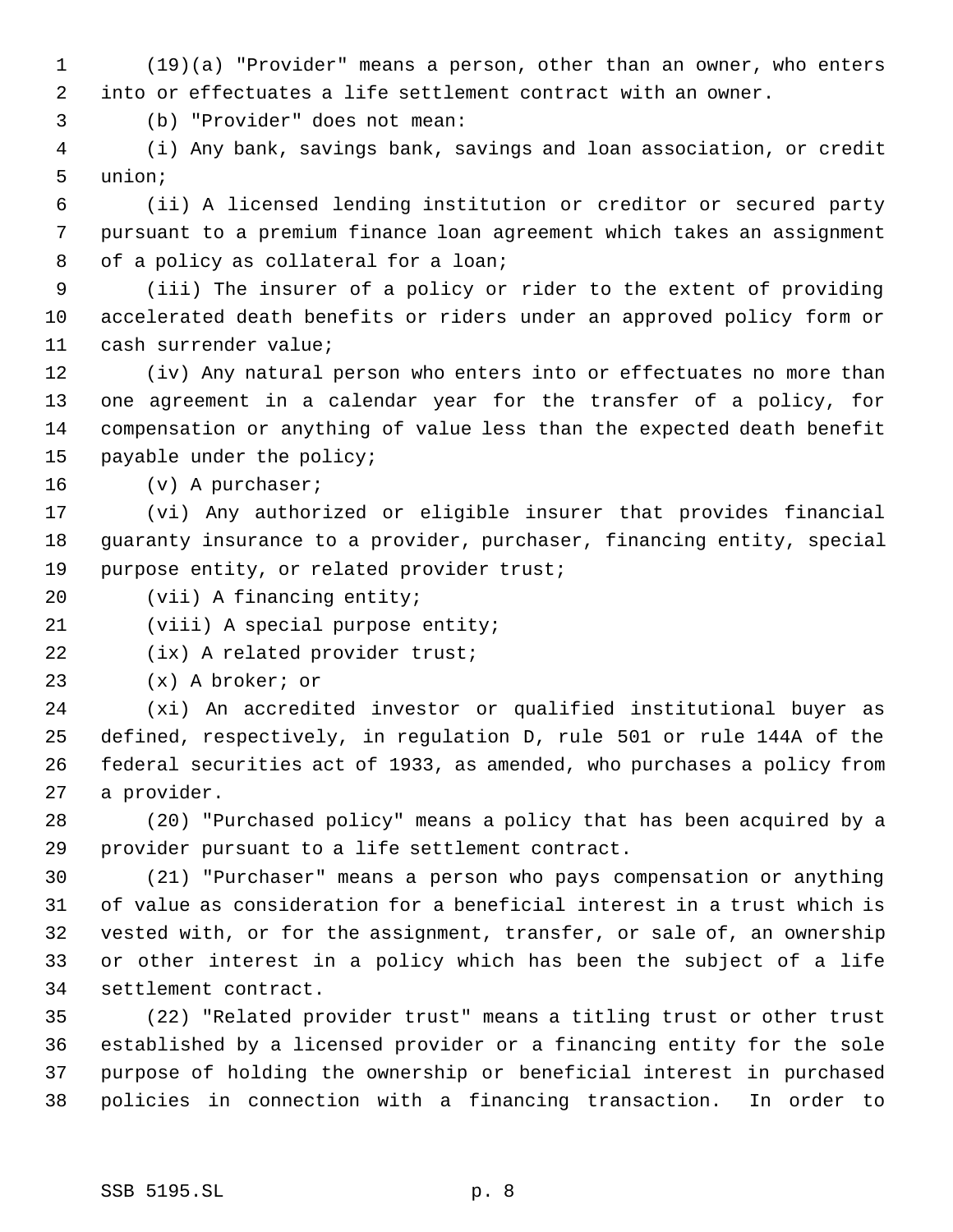qualify as a related provider trust, the trust must have a written agreement with the licensed provider under which the licensed provider is responsible for ensuring compliance with all statutory and regulatory requirements and under which the trust agrees to make all records and files relating to life settlement transactions available to the commissioner as if those records and files were maintained directly by the licensed provider.

 (23) "Settled policy" means a policy that has been acquired by a provider pursuant to a life settlement contract.

 (24) "Special purpose entity" means a corporation, partnership, trust, limited liability company, or other legal entity formed solely to provide either directly or indirectly access to institutional capital markets for a financing entity or provider:

 (a) In connection with a transaction in which the securities in the special purpose entity are acquired by the owner or by a "qualified institutional buyer" as defined in rule 144 promulgated under the federal securities act of 1933, as amended; or

 (b) When the securities pay a fixed rate of return commensurate with established asset-backed institutional capital markets.

 (25) "Stranger-originated life insurance" means an act, practice, or arrangement to initiate a policy for the benefit of a third-party investor who, at the time of policy origination, has no insurable interest in the insured under chapter 48.18 RCW. Stranger-originated life insurance practices include, but are not limited to, cases in which life insurance is purchased with resources or guarantees from or through a person or entity who, at the time of policy inception, could not lawfully initiate the policy and where, at the time of inception, there is an arrangement or agreement to directly or indirectly transfer the ownership of the policy or the policy benefits, or both, to a third party. Any trust that is created to give the appearance of insurable interest, and is used to initiate one or more policies for investors, violates chapter 48.18 RCW and the prohibition against wagering on human life. Stranger-originated life insurance arrangements do not include those practices set forth in subsection (12)(d) of this section.

 (26) "Terminally ill" means having an illness or sickness that can reasonably be expected to result in death in twenty-four months or less.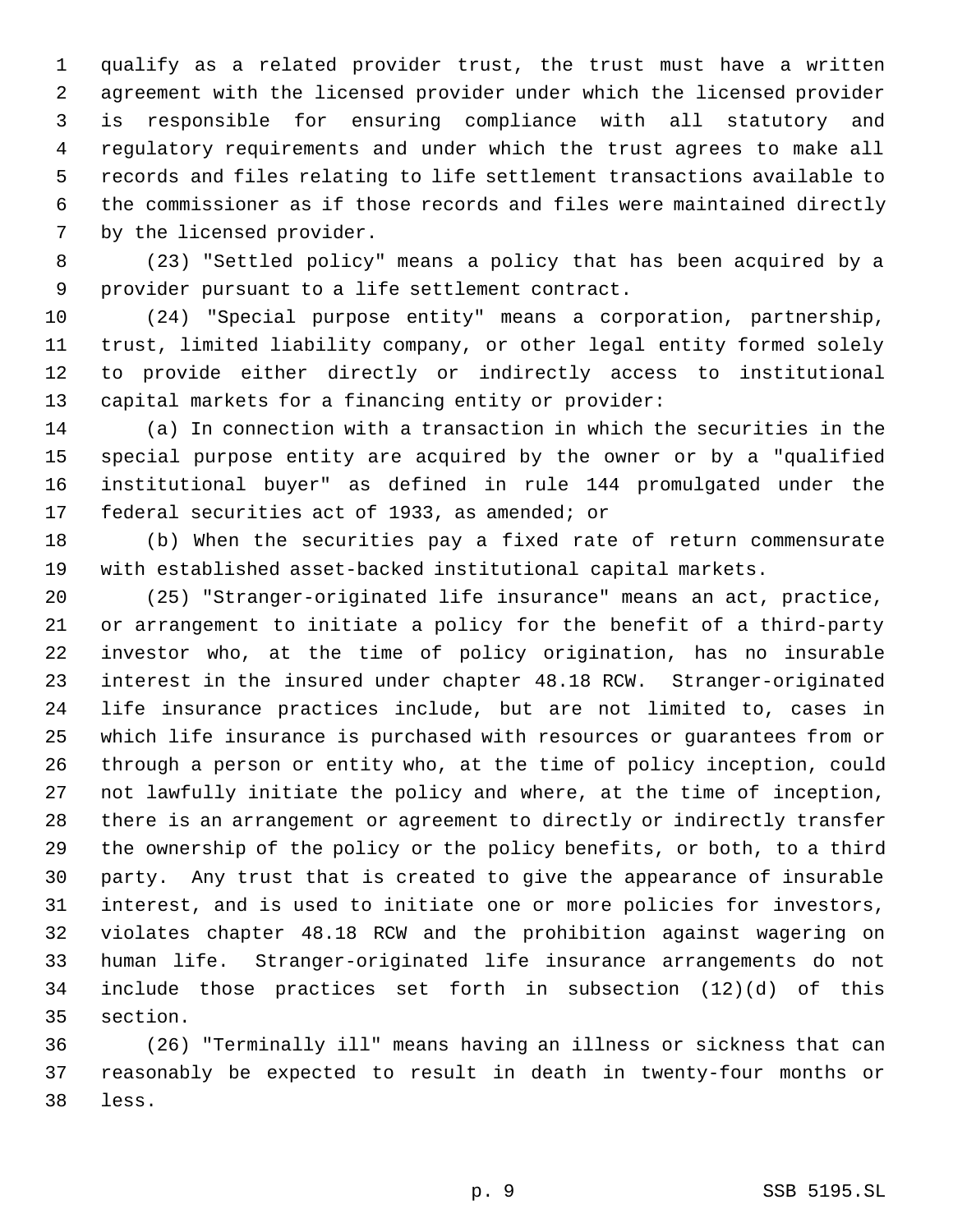NEW SECTION. **Sec. 3.** LICENSING REQUIREMENTS FOR PROVIDERS. (1) A person, wherever located, shall not act as a provider with an owner who is a resident of this state or if there is more than one owner on a single policy and one of the owners is a resident of this state, without first having obtained a license from the commissioner.

 (2) An application for a provider license shall be made to the commissioner by the applicant on a form prescribed by the commissioner, and the application shall be accompanied by a licensing fee in the amount of two hundred fifty dollars, which shall be deposited to the insurance commissioner's regulatory account under RCW 48.02.190.

 (3) All provider licenses shall continue in force until suspended, revoked, or not renewed. A license shall be subject to renewal annually on the first day of July upon application of the provider and payment of a renewal fee of two hundred fifty dollars, which shall be deposited to the insurance commissioner's regulatory account under RCW 48.02.190. If not so renewed, the license shall automatically expire on the renewal date.

 (a) If the renewal fee is not received by the commissioner prior to the expiration date, the provider shall pay to the commissioner in addition to the renewal fee, a surcharge as follows:

 (i) For the first thirty days or part thereof delinquency the 22 surcharge is fifty percent of the renewal fee;

 (ii) For the next thirty days or part thereof delinquency the surcharge is one hundred percent of the renewal fee;

 (b) If the renewal fee is not received by the commissioner after sixty days but prior to twelve months after the expiration date the payment of the renewal fee shall be for reinstatement of the license and the provider shall pay to the commissioner the renewal fee and a surcharge of two hundred percent.

 (4) Subsection (3)(a) and (b) of this section does not exempt any person from any penalty provided by law for transacting a life settlement business without a valid and subsisting license.

 (5) The applicant shall provide such information as the commissioner may require on forms prescribed by the commissioner. The commissioner has the authority, at any time, to require such an applicant to fully disclose the identity of its stockholders, partners, officers, and employees, and the commissioner may, in the exercise of the commissioner's sole discretion, refuse to issue such a license in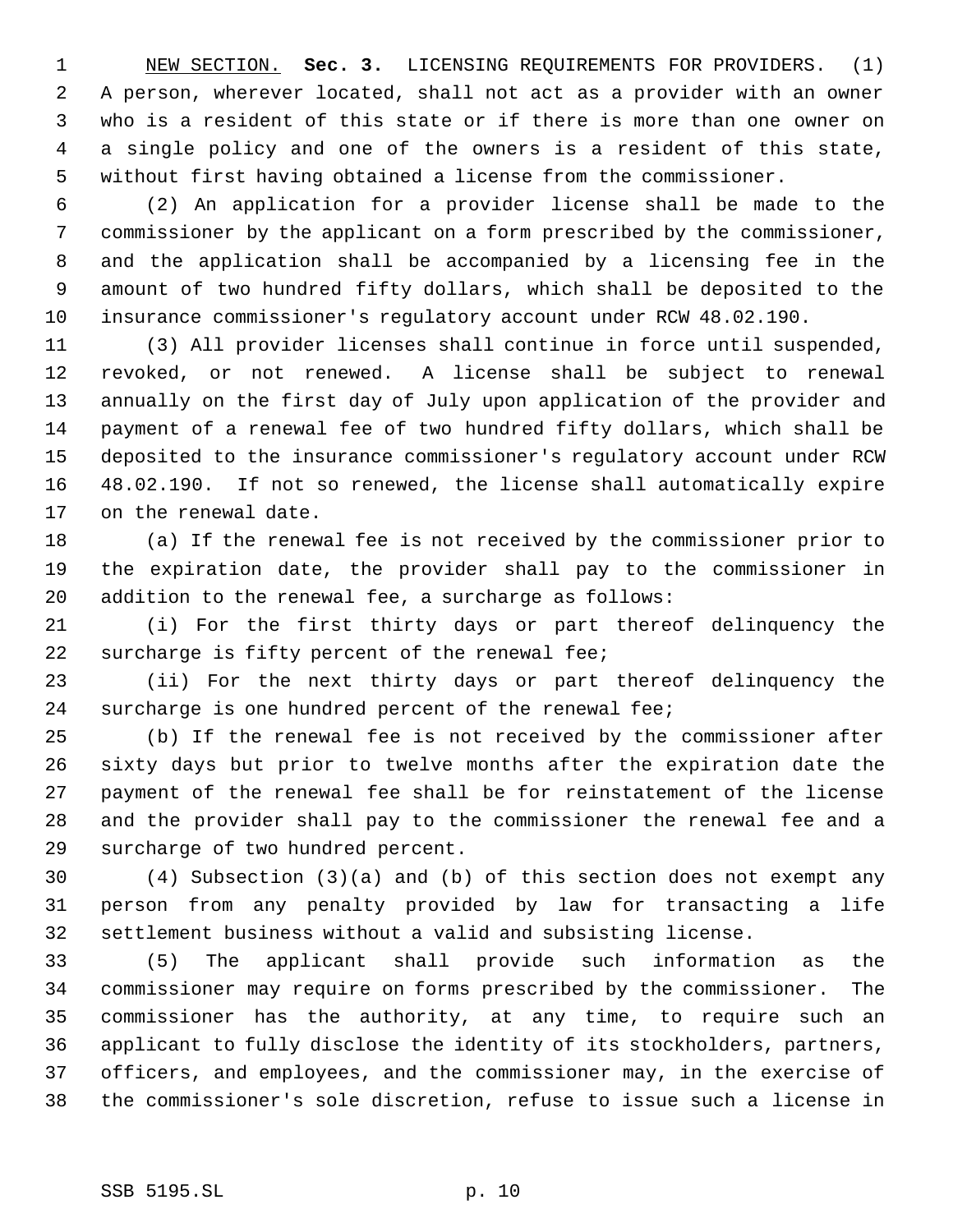the name of any person if not satisfied that any officer, employee, stockholder, or partner thereof who may materially influence the applicant's conduct meets the standards of this chapter.

 (6) A license issued to a partnership, corporation, or other entity authorizes all members, officers, and designated employees to act as a licensee under the license, if those persons are named in the application and any supplements to the application.

 (7) Upon the filing of an application for a provider's license and the payment of the license fee, the commissioner shall make an investigation of each applicant and may issue a license if the commissioner finds that the applicant:

(a) Has provided a detailed plan of operation;

 (b) Is competent and trustworthy and intends to transact its business in good faith;

 (c) Has a good business reputation and has had experience, training, or education so as to be qualified in the business for which the license is applied;

 (d)(i) Has demonstrated evidence of financial responsibility in a form and in an amount prescribed by the commissioner by rule.

 (ii) The commissioner may ask for evidence of financial responsibility at any time the commissioner deems necessary;

 (e) If the applicant is a legal entity, is formed or organized pursuant to the laws of this state, is a foreign legal entity authorized to transact business in this state, or provides a certificate of good standing from the state of its domicile; and

 (f) Has provided to the commissioner an antifraud plan that meets the requirements of section 17 of this act and includes:

 (i) A description of the procedures for detecting and investigating possible fraudulent acts and procedures for resolving material inconsistencies between medical records and insurance applications;

 (ii) A description of the procedures for reporting fraudulent insurance acts to the commissioner;

 (iii) A description of the plan for antifraud education and training of its underwriters and other personnel; and

 (iv) A written description or chart outlining the arrangement of the antifraud personnel who are responsible for the investigation and reporting of possible fraudulent insurance acts and investigating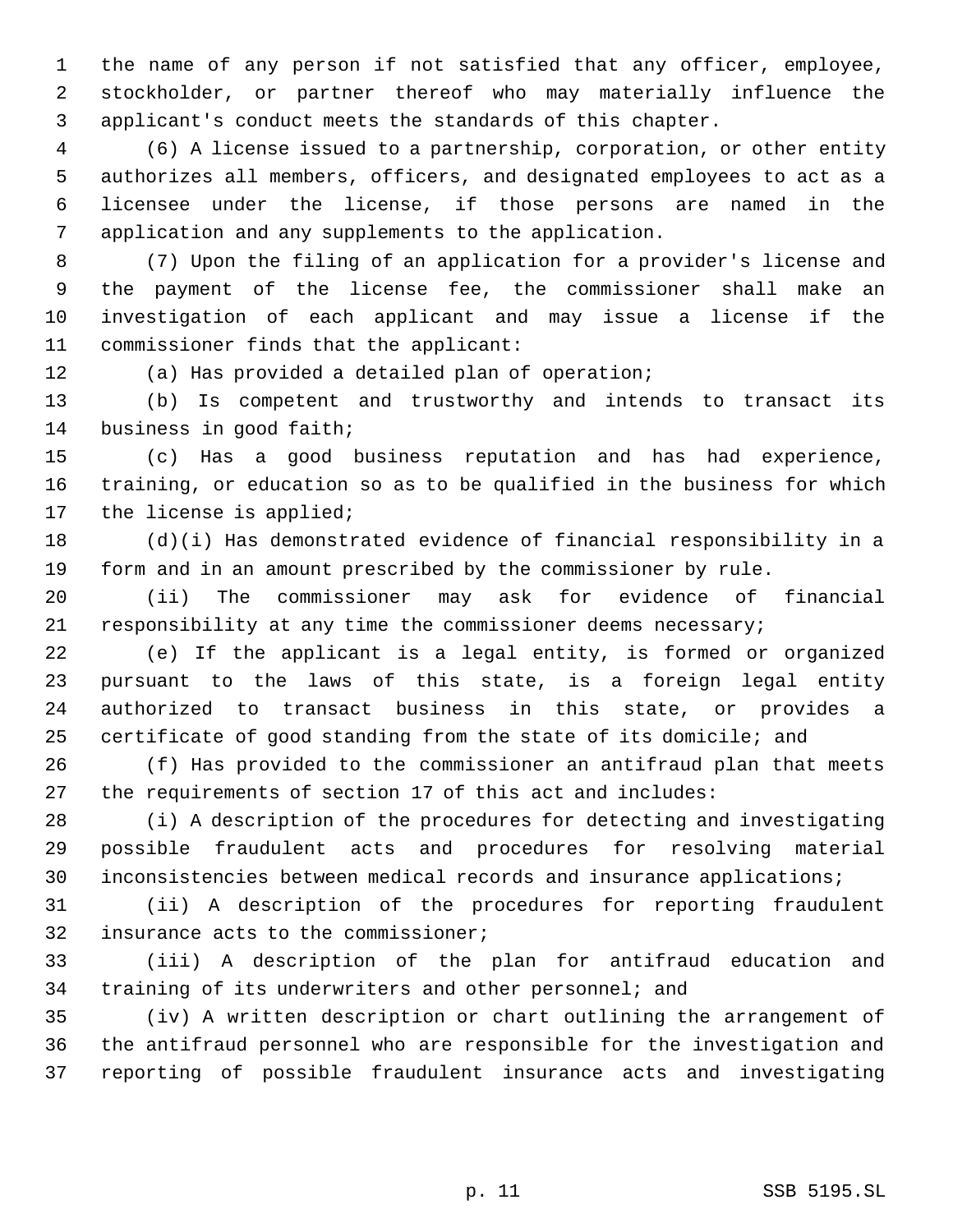unresolved material inconsistencies between medical records and insurance applications.

 (8)(a) A nonresident provider shall appoint the commissioner as its attorney to receive service of, and upon whom shall be served, all legal process issued against it in this state upon causes of action arising within this state. Service upon the commissioner as attorney shall constitute service upon the provider. Service of legal process against the provider can be had only by service upon the commissioner.

 (b) With the appointment the provider shall designate the person to whom the commissioner shall forward legal process so served upon him or her. The provider may change the person by filing a new designation.

 (c) The appointment of the commissioner as attorney shall be irrevocable, shall bind any successor in interest or to the assets or liabilities of the provider, and shall remain in effect as long as there is in this state any contract made by the provider or liabilities or duties arising therefrom.

 (d) Duplicate copies of legal process against a provider for whom the commissioner is attorney shall be served upon him or her either by a person competent to serve summons, or by registered mail. At the time of service the plaintiff shall pay to the commissioner ten dollars, taxable as costs in the action.

 (e) The commissioner shall immediately send one of the copies of the process, by registered mail with return receipt requested, to the person designated for the purpose by the provider in its most recent designation filed with the commissioner.

 (f) The commissioner shall keep a record of the day and hour of service upon him or her of all legal process. Proceedings shall not be had against the provider, and the provider shall not be required to appear, plead, or answer until the expiration of forty days after the date of service upon the commissioner.

 (9) A provider may not use any person to perform the functions of a broker unless the person is authorized to act as a broker under this chapter.

 (10) A provider shall provide to the commissioner new or revised information about officers, stockholders, partners, directors, members, or designated employees within thirty days of the change.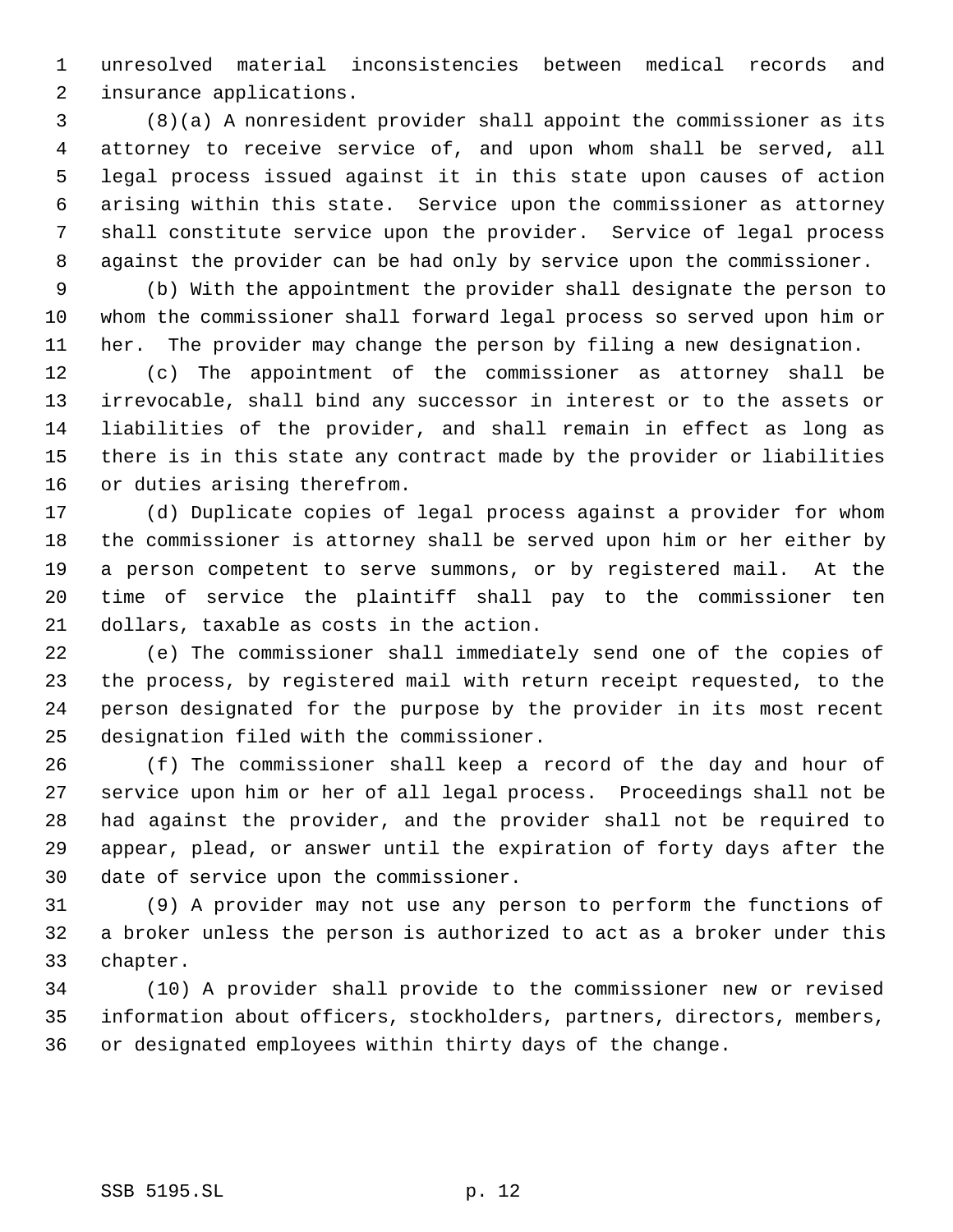NEW SECTION. **Sec. 4.** LICENSING REQUIREMENTS FOR BROKERS. (1) Only a life insurance producer who has been duly licensed as a resident insurance producer with a lifeline of authority in this state or his or her home state for at least one year and is licensed as a nonresident producer in this state is permitted to operate as a broker.

 (2) Not later than thirty days from the first day of operating as a broker, the life insurance producer shall notify the commissioner that he or she intends acting as a broker on a form prescribed by the commissioner, pay a fee of one hundred dollars, and if a nonresident producer appoint the commissioner as attorney for service of process under subsection (6) of this section. Notification shall include an acknowledgement by the life insurance producer that he or she will operate as a broker in accordance with this chapter.

 (3) A person licensed as an attorney, certified public accountant, or financial planner accredited by a nationally recognized accreditation agency, who is retained to represent the owner, whose compensation is not paid directly or indirectly by the provider or purchaser, may negotiate life settlement contracts on behalf of the owner without having to obtain a license as a broker.

 (4) The authority to act as a broker shall continue in force until suspended, revoked, or not renewed. The authority to act as a broker shall automatically expire if not timely renewed. The authority to act as a broker shall be valid for a time period coincident with the expiration date of the broker's insurance producer license. The authority to act as a broker is renewable at that time, upon payment of a renewal fee in the amount of one hundred dollars and if the payment is received by the commissioner prior to the expiration date, the broker's authority to act as a broker continues in effect.

 (a) If the renewal fee is not received by the commissioner prior to the expiration date, the broker shall pay to the commissioner in addition to the renewal fee, a surcharge as follows:

 (i) For the first thirty days or part thereof of delinquency the surcharge is fifty percent of the renewal fee;

 (ii) For the next thirty days or part thereof delinquency the surcharge is one hundred percent of the renewal fee;

 (b) If the payment of the renewal fee is not received by the commissioner after sixty days the surcharge is two hundred percent of the renewal fee.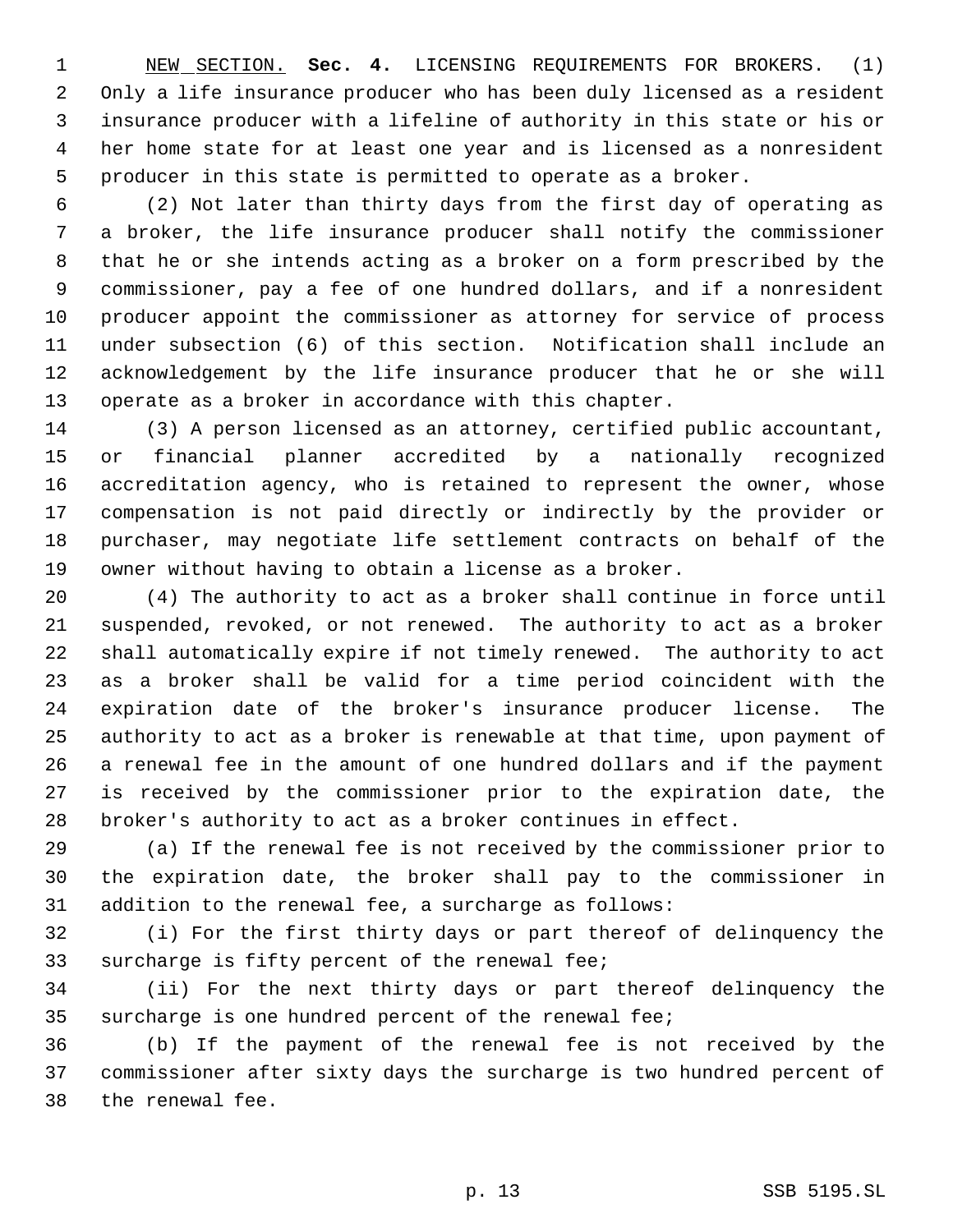(5) Subsection (4)(a) of this section does not exempt any person from any penalty provided by law for transacting life settlement business without the valid authority to act as a broker.

 (6)(a) A nonresident broker shall appoint the commissioner as its attorney to receive service of, and upon whom shall be served, all legal process issued against it in this state upon causes of action arising within this state. Service upon the commissioner as attorney shall constitute service upon the broker. Service of legal process against the broker can be had only by service upon the commissioner.

 (b) With the appointment the broker shall designate the person to whom the commissioner shall forward legal process so served upon him or her. The broker may change the person by filing a new designation.

 (c) The appointment of the commissioner as attorney shall be irrevocable, shall bind any successor in interest or to the assets or liabilities of the broker, and shall remain in effect as long as there is in this state any contract made by the broker or liabilities or duties arising therefrom.

 (d) Duplicate copies of legal process against a broker for whom the commissioner is attorney shall be served upon him or her either by a person competent to serve summons, or by registered mail. At the time of service the plaintiff shall pay to the commissioner ten dollars, taxable as costs in the action.

 (e) The commissioner shall immediately send one of the copies of the process, by registered mail with return receipt requested, to the person designated for the purpose by the broker in its most recent designation filed with the commissioner.

 (f) The commissioner shall keep a record of the day and hour of service upon him or her of all legal process. Proceedings shall not be had against the broker, and the broker shall not be required to appear, plead, or answer until the expiration of forty days after the date of service upon the commissioner.

 (7) A broker may not use any person to perform the functions of a provider unless such a person holds a current, valid license as a provider, and as provided in this chapter.

 NEW SECTION. **Sec. 5.** LICENSE SUSPENSION, REVOCATION, OR REFUSAL TO RENEW--FINES. (1) If the commissioner finds that a broker: (a) Committed a fraudulent life settlement act;

#### SSB 5195.SL p. 14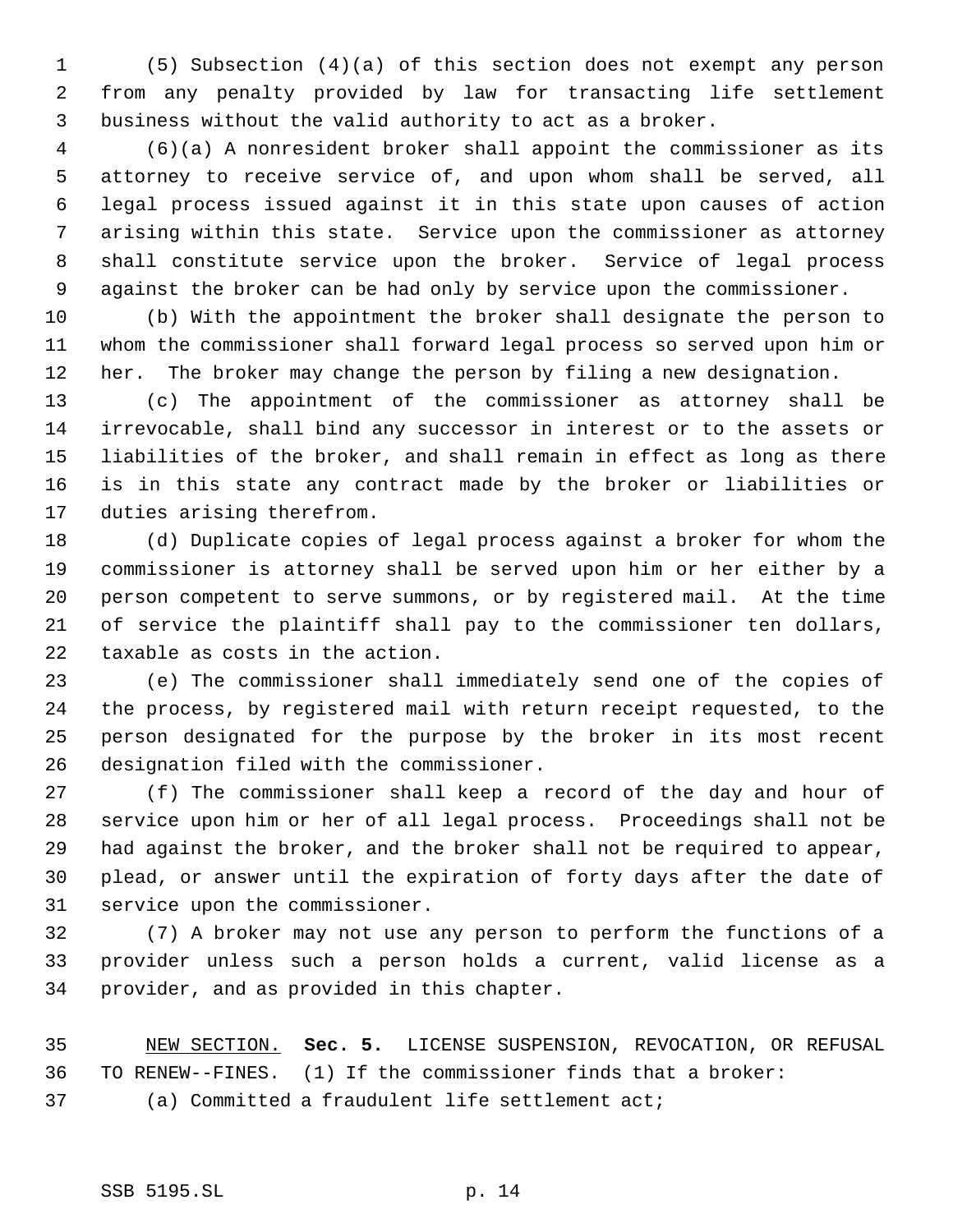(b) Or any officer, partner, member, or director has been guilty of fraudulent or dishonest practices, is subject to a final administrative action, or is otherwise shown to be untrustworthy or incompetent to act as a licensee;

 (c) Or any officer, partner, member, or director has been convicted of a felony, or of any misdemeanor of which criminal fraud is an element; or the licensee has pleaded guilty or nolo contendere with respect to any felony or any misdemeanor of which criminal fraud or moral turpitude is an element, regardless whether a judgment of 10 conviction has been entered by the court; or

 (d) Has violated any of the provisions of this chapter or fails to 12 comply with any proper order or regulation of the commissioner;

 then such action shall be an additional cause under RCW 48.17.530 to place on probation, suspend, revoke, or refuse to renew the insurance producer's license of the broker.

 The procedure to suspend, revoke, or nonrenew the broker's insurance producer license shall be governed by RCW 48.17.540. The suspension, revocation, or nonrenewal of the broker's insurance producer license shall terminate the insurance producer's authority to act as a broker under this chapter.

 (2) The commissioner may refuse, suspend, revoke, or refuse to renew a provider's license if the commissioner finds that:

(a) The provider committed a fraudulent life settlement act;

 (b) There was any material misrepresentation in the provider's application for its license;

 (c) The provider or any officer, partner, member, or director has been guilty of fraudulent or dishonest practices, is subject to a final administrative action, or is otherwise shown to be untrustworthy or incompetent to act as a licensee;

 (d) The provider demonstrates a pattern of unreasonably withholding payments to policy owners;

 (e) The provider no longer meets the requirements for initial licensure or authority to act as a provider;

 (f) The provider or any officer, partner, member, or director has been convicted of a felony, or of any misdemeanor of which criminal fraud is an element; or the provider has pleaded guilty or nolo contendere with respect to any felony or any misdemeanor of which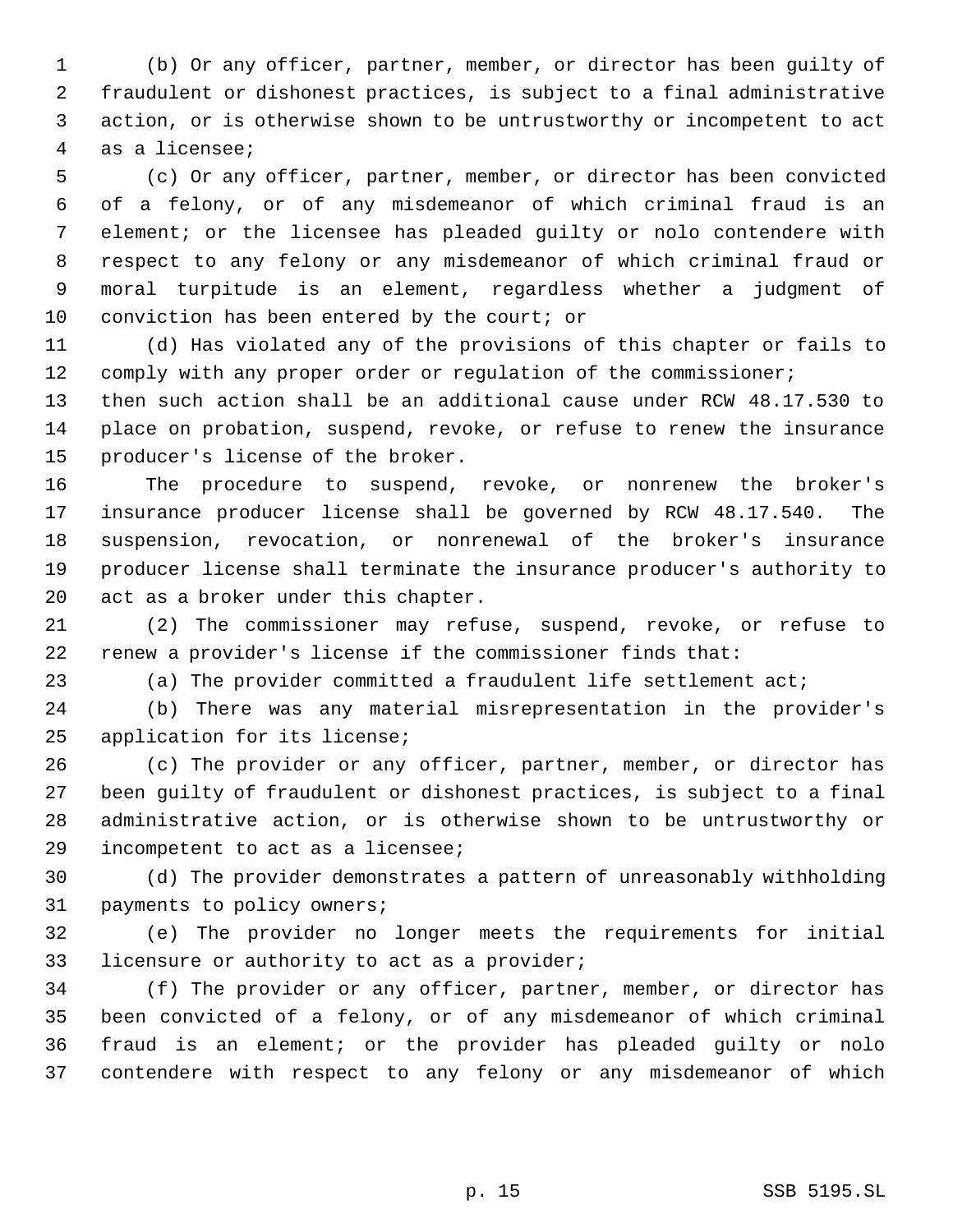criminal fraud or moral turpitude is an element, regardless whether a 2 judgment of conviction has been entered by the court;

 (g) The provider has entered into any life settlement contract that has not been approved under this chapter;

 (h) The provider has failed to honor contractual obligations set out in a life settlement contract;

 (i) The provider has assigned, transferred, or pledged a settled policy to a person other than a provider licensed in this state, a purchaser, an accredited investor or qualified institutional buyer as defined, respectively, in regulation D, rule 501 or rule 144A of the federal securities act of 1933, as amended, a financing entity, a special purpose entity, or a related provider trust; or

 (j) The provider or any officer, partner, member, or key management personnel has violated any of the provisions of this chapter or fails to comply with any proper order or regulation of the commissioner.

 (3) The commissioner shall give the provider notice of his or her intention to suspend, revoke, or not renew its license not less than ten days before the order of suspension, revocation, or nonrenewal is to become effective. The commissioner shall not suspend a provider's license for a period in excess of one year, and the commissioner shall state in the order of suspension the period during which it shall be effective.

 (4) After hearing or with the consent of the provider or broker and in addition to or in lieu of the suspension, revocation, or refusal to renew any license, the commissioner may levy a fine upon the provider or broker or its employees in an amount not less than two hundred fifty dollars and not more than ten thousand dollars. The order levying the fine shall specify the period within which the fine shall be fully paid and which period shall not be less than fifteen nor more than thirty days from the date of the order. Upon failure to pay the fine when due the commissioner shall revoke the license of the provider or the insurance producer license of the broker if not already revoked, and the fine shall be recovered in a civil action brought on behalf of the commissioner by the attorney general. Any fine so collected shall be paid by the commissioner to the state treasurer for the account of the general fund.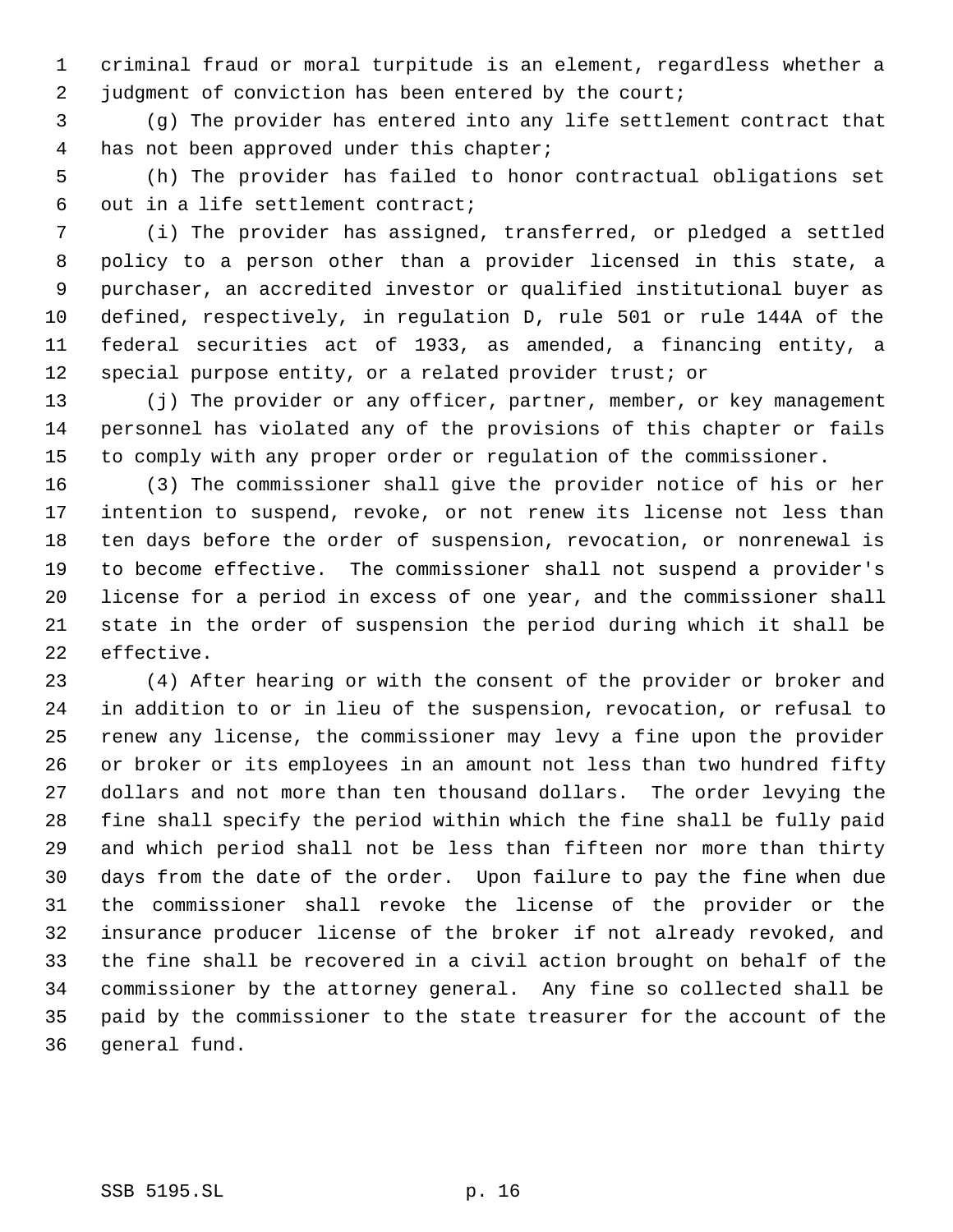NEW SECTION. **Sec. 6.** CONTRACT REQUIREMENTS. (1) A person may not use any form of life settlement contract in this state unless it has been filed with and approved, if required, by the commissioner in a manner that conforms with the filing procedures and any time restrictions or deeming provisions, if any, for life insurance forms, policies, and contracts.

 (2) An insurer may not, as a condition of responding to a request for verification of coverage or in connection with the transfer of a policy pursuant to a life settlement contract, require that the owner, insured, provider, or broker sign any form, disclosure, consent, waiver, or acknowledgment that has not been expressly approved by the commissioner for use in connection with life settlement contracts in this state.

 (3) A person shall not use a life settlement contract form or provide to an owner a disclosure statement form in this state unless first filed with and approved by the commissioner. The commissioner shall disapprove a life settlement contract form or disclosure statement form if, in the commissioner's opinion, the contract or provisions contained therein fail to meet the requirements of sections 10, 11, 14, and 18 of this act or are unreasonable, contrary to the interests of the public, or otherwise misleading or unfair to the owner. At the commissioner's discretion, the commissioner may require the submission of advertising material.

 NEW SECTION. **Sec. 7.** REPORTING REQUIREMENTS AND RECORD RETENTION. (1) Each provider shall file with the commissioner on or before March 1 of each year an annual statement containing such information as the commissioner may prescribe by rule. In addition to any other requirements, for any policy settled within five years of policy issuance, the annual statement shall specify the total number, aggregate face amount, and life settlement proceeds of policies settled during the immediately preceding calendar year, together with a breakdown of the information by policy issue year.

 (2) Every provider that fails to file an annual statement as required in this section, or fails to reply within thirty calendar days to a written inquiry by the commissioner in connection therewith, shall, in addition to other penalties provided by this chapter, be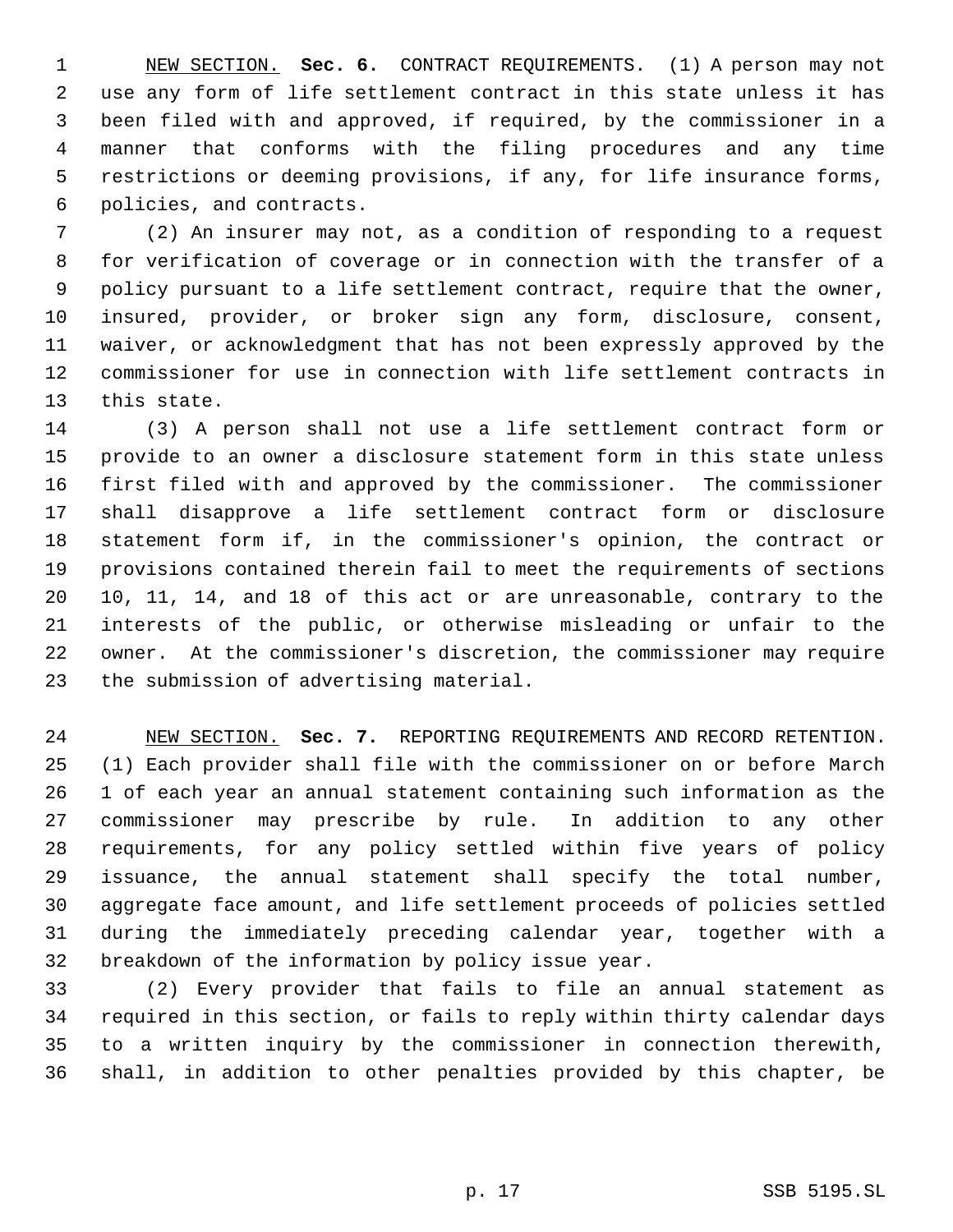subject, upon due notice and opportunity to be heard, to a penalty of up to fifty dollars per day of delay, not to exceed twenty-five thousand dollars in the aggregate, for each such failure.

 (3) Records of all consummated transactions and life settlement contracts shall be maintained by the provider for three years after the death of the insured and shall be available to the commissioner for inspection during reasonable business hours.

 NEW SECTION. **Sec. 8.** PRIVACY. (1) Except as otherwise allowed or required by law, a provider, broker, purchaser, insurance company, insurance producer, information bureau, rating agency or company, or any other person with actual knowledge of an insured's identity, shall not disclose the identity of an insured or information that there is a reasonable basis to believe could be used to identify the insured or the insured's financial or medical information to any other person unless the disclosure:

 (a) Is necessary to effect a life settlement contract between the owner and a provider and the owner and insured have provided prior written consent to the disclosure;

 (b) Is necessary to effectuate the sale of life settlement contracts, or interests therein, as investments, provided (i) the sale is conducted in accordance with applicable state and federal securities law, and (ii) the owner and the insured have both provided prior written consent to the disclosure;

 (c) Is provided in response to an investigation or examination by the commissioner or any other governmental officer or agency or pursuant to the requirements of sections 9, 17, and 18 of this act;

 (d) Is a term or condition to the transfer of a policy by one provider to another provider, in which case the receiving provider shall be required to comply with the confidentiality requirements of this subsection;

 (e) Is necessary to allow the provider or broker or their authorized representatives to make contacts for the purpose of determining health status.

 (i) For the purposes of this section, the "authorized representative" does not include any person who has or may have any financial interest in the settlement contract other than a provider,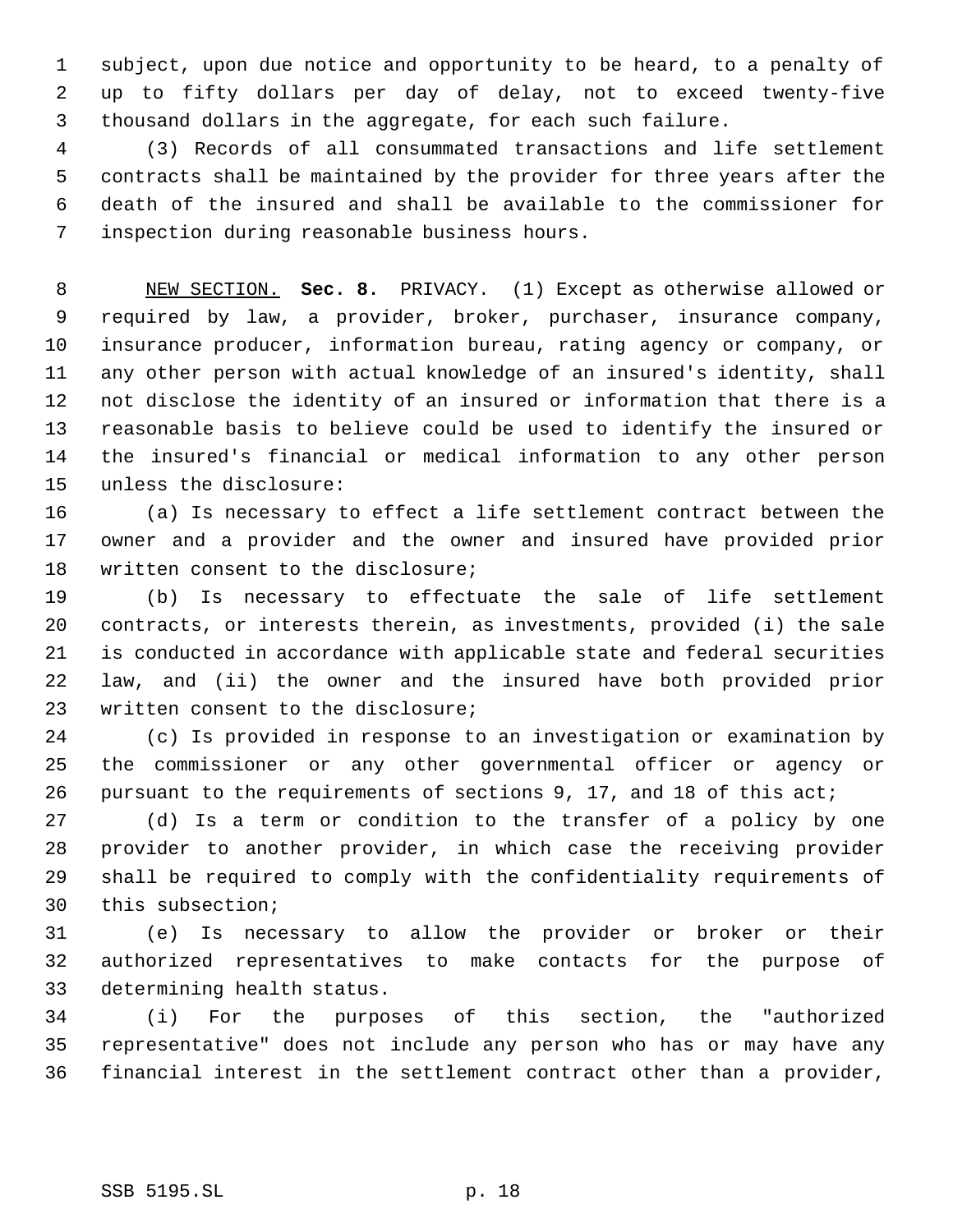licensed broker, financing entity, related provider trust, or special purpose entity.

 (ii) A provider or broker shall require its authorized representative to agree in writing to adhere to the privacy provisions of this chapter; or

(f) Is required to purchase stop loss coverage.

 (2) Nonpublic personal information solicited or obtained in connection with a proposed or actual life settlement contract shall be subject to the provisions applicable to financial institutions under the federal Gramm Leach Bliley act, P.L. 106-102 (1999).

 (3) Names and individual identification data for all owners and insureds shall be considered private and confidential information and shall not be disclosed by the commissioner unless required by law.

 NEW SECTION. **Sec. 9.** EXAMINATION. (1) Any life settlement provider, broker, or person licensed or regulated by this chapter shall be subject to the provisions of chapters 48.03 and 48.37 RCW, except as otherwise explicitly exempted or modified in this chapter.

 (2) For the purpose of ascertaining its condition, or compliance with this title, the commissioner may as often as the commissioner finds advisable examine the accounts, records, documents, and transactions of:

 (a) Any life settlement provider, broker, or person licensed or regulated under this chapter;

 (b) Any person having a contract under which he or she enjoys in fact the exclusive or dominant right to manage or control a provider or broker; and

 (c) Any person holding the shares of capital stock of a provider or broker for the purpose of control of its management either as voting trustee or otherwise.

 (3) In lieu of an examination or market conduct oversight activity under this chapter of any foreign or alien licensee licensed in this state, the commissioner may, at the commissioner's discretion, accept an examination report or market conduct oversight action on the provider or broker as prepared by the commissioner for the provider's or broker's state of domicile or port-of-entry state.

 (4)(a) Every examination, whatsoever, or any part of the examination of any person licensed or regulated under this chapter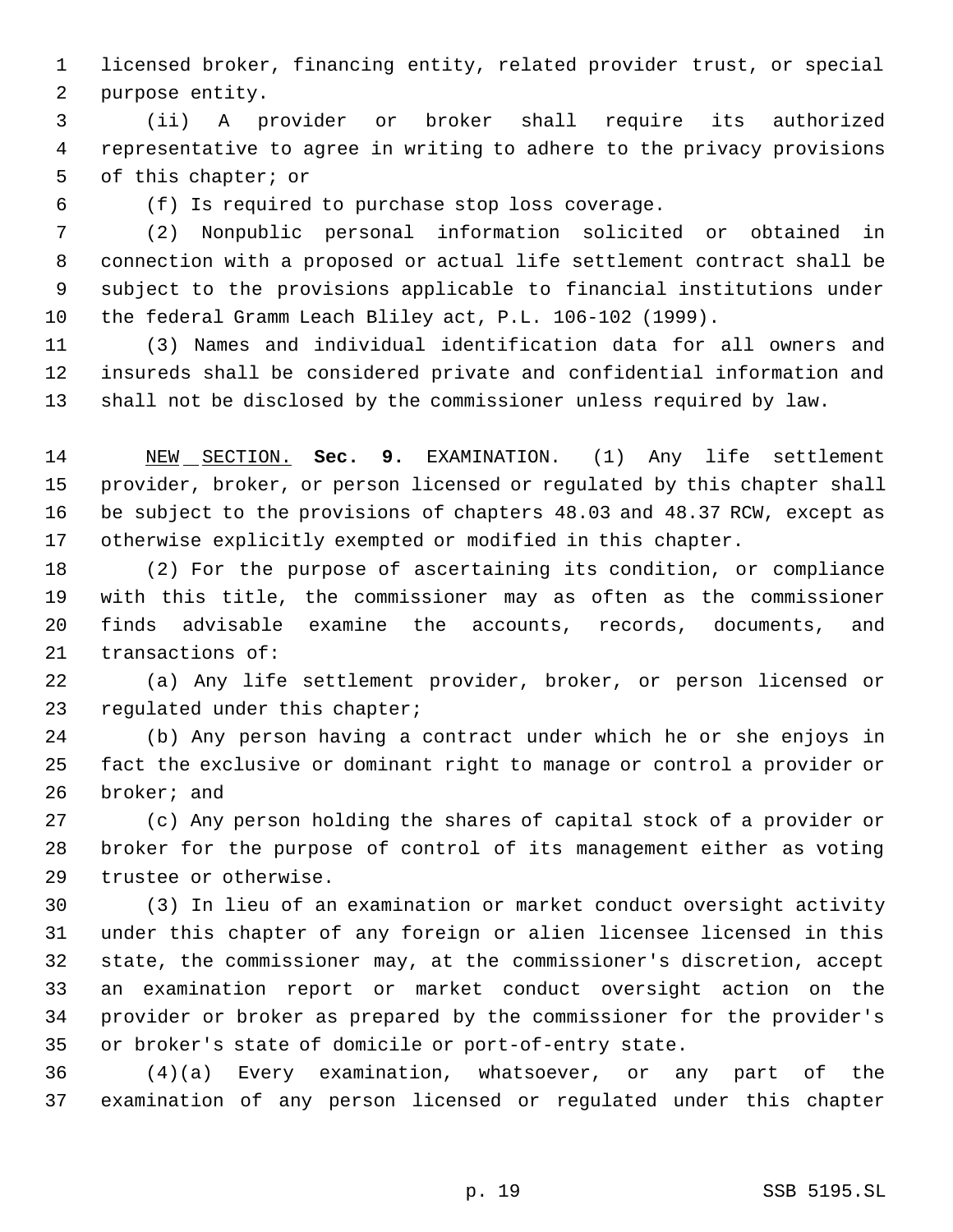shall be at the expense of the person examined. RCW 48.03.060 (1) and (2) are not applicable to persons licensed or regulated under this chapter.

 (b) When making an examination under this section, the commissioner may retain attorneys, appraisers, independent actuaries, independent certified public accountants, or other professionals and specialists as examiners, the cost of which shall be borne by the person who is the subject of the examination.

 (c) The person examined and liable therefore shall reimburse the state upon presentation of an itemized statement thereof, for the actual travel expenses of the commissioner's examiners, their reasonable living expense allowance, and their per diem compensation, including salary and the employer's cost of employee benefits, at a reasonable rate approved by the commissioner, incurred on account of the examination. Per diem salary and expenses for employees shall be established by the commissioner on the basis of the national association of insurance commissioner's recommended salary and expense schedule for zone examiners, or the salary schedule established by the Washington personnel resources board and the expense schedule established by the office of financial management, whichever is higher. (d) The commissioner or the commissioner's examiners shall not receive or accept any additional emolument on account of any

examination.

 (5) Nothing contained in this section limits the commissioner's authority to terminate or suspend any examination or market conduct oversight activities in order to pursue other legal or regulatory action under the insurance laws of this state. Findings of fact and conclusions made pursuant to any order adopting an examination report are prima facie evidence in any legal or regulatory action.

 NEW SECTION. **Sec. 10.** ADVERTISING. (1) A broker, or provider licensed pursuant to this chapter, may conduct or participate in advertisements within this state. These advertisements shall comply with all advertising and marketing laws or rules adopted by the commissioner that are applicable to life insurers or to brokers, and providers licensed pursuant to this chapter.

 (2) Advertisements shall be accurate, truthful, and not misleading in fact or by implication.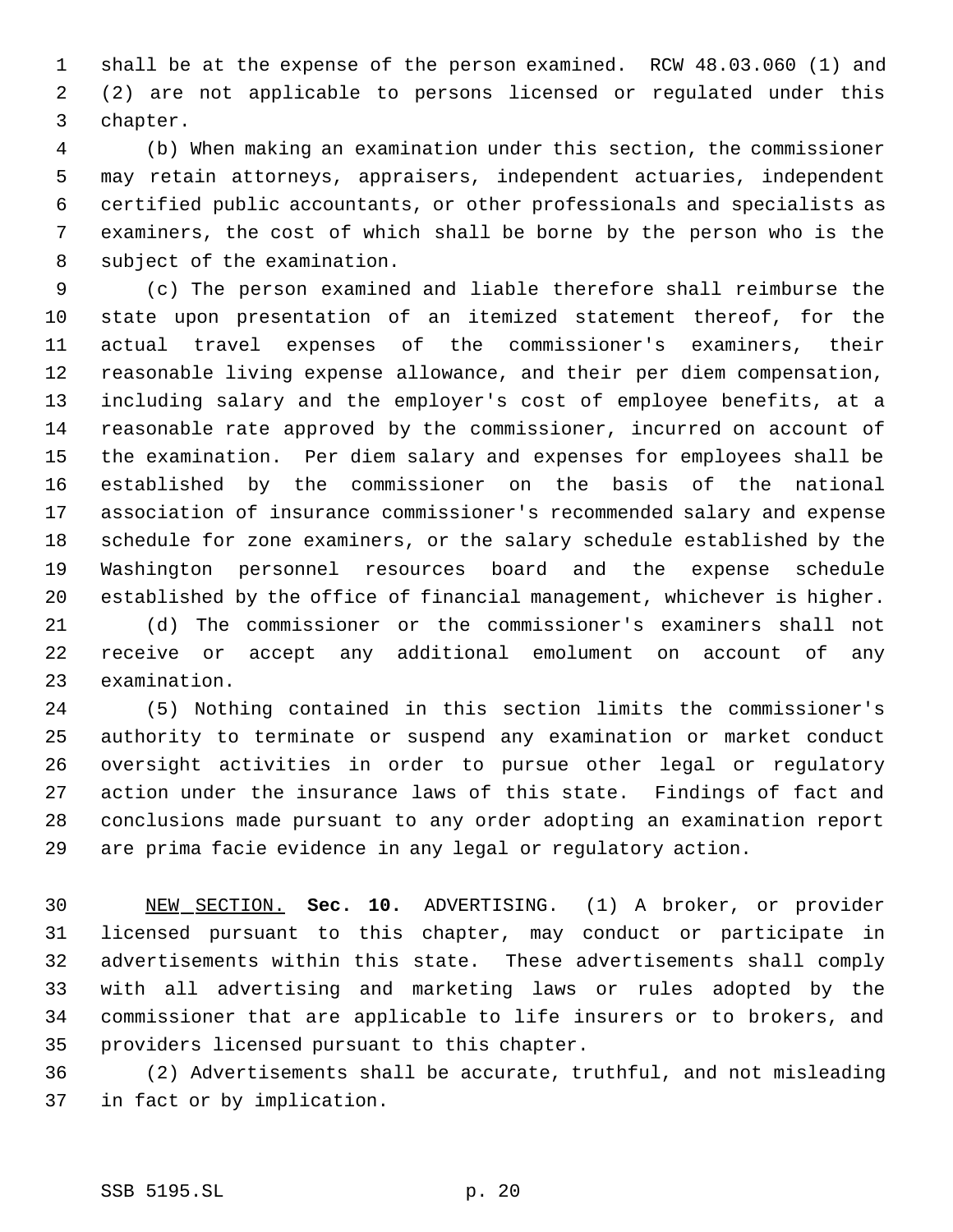(3) A person or trust shall not:

 (a) Directly or indirectly, market, advertise, solicit, or otherwise promote the purchase of a policy, not previously issued, for the sole purpose of, or with the primary emphasis on, settling the policy; or

 (b) Use the words "free," "no cost," or words of similar import in the marketing, advertising, soliciting or otherwise promoting of the purchase of a policy.

 NEW SECTION. **Sec. 11.** DISCLOSURES TO OWNERS. (1) The provider or broker shall provide in writing, or require the broker to provide, in a separate document that is signed by the owner and provider or broker, the following information to the owner no later than the date of application for a life settlement contract:

 (a) The fact that possible alternatives to life settlement contracts exist, including, but not limited to, accelerated benefits offered by the issuer of the life insurance policy;

 (b) The fact that some or all of the proceeds of a life settlement contract may be taxable and that assistance should be sought from a professional tax advisor;

 (c) The fact that the proceeds from a life settlement contract 21 could be subject to the claims of creditors;

 (d) The fact that receipt of proceeds from a life settlement contract may adversely affect the recipients' eligibility for public assistance or other government benefits or entitlements and that advice should be obtained from the appropriate agencies;

 (e) The fact that the owner has a right to terminate a life settlement contract within fifteen days of the date it is executed by all parties and the owner has received the disclosures required by this section. Rescission, if exercised by the owner, is effective only if both notice of the rescission is given, and the owner repays all proceeds and any premiums, loans, and loan interest paid on account of the provider within the rescission period. If the insured dies during the rescission period, the contract shall be deemed to have been rescinded subject to repayment by the owner or the owner's estate of all proceeds and any premiums, loans, and loan interest to the provider;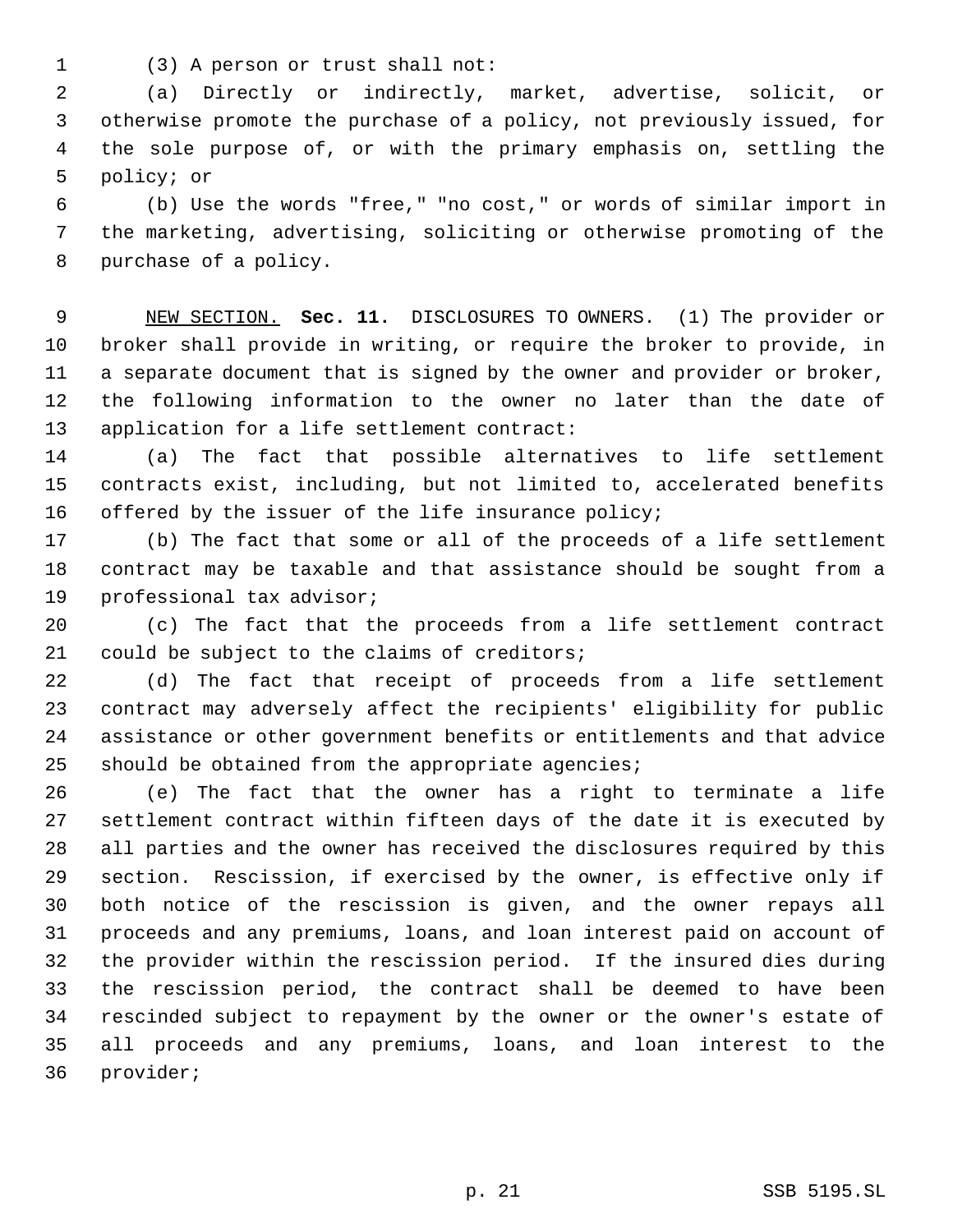(f) The fact that proceeds will be sent to the owner within three business days after the provider has received the insurer or group administrator's acknowledgement that ownership of the policy or interest in the certificate has been transferred and the beneficiary has been designated in accordance with the terms of the life settlement contract;

 (g) The fact that entering into a life settlement contract may cause other rights or benefits, including conversion rights and waiver of premium benefits that may exist under the policy to be forfeited by the owner and that assistance should be sought from a professional financial advisor;

 (h) The date by which the funds will be available to the owner and 13 the transmitter of the funds;

 (i) The fact that the commissioner may require delivery of a buyer's guide or a similar consumer advisory package in the form prescribed by the commissioner to owners during the solicitation process;

(j) The disclosure document shall contain the following language:

 "All medical, financial, or personal information solicited or obtained by a provider or broker about an insured, including the insured's identity or the identity of family members, a spouse or a significant other may be disclosed as necessary to effect the life settlement contract between the owner and provider. If you are asked to provide this information, you will be asked to consent to the disclosure. The information may be provided to someone who buys the policy or provides funds for the purchase. You may be asked to renew your permission to share information every two years.";

(k) A separate signed fraud warning as follows:

 "Any person who knowingly presents false information in an application for insurance or life settlement contract is guilty of a crime and may be subject to fines and confinement in prison.";

 (l) The fact that the insured may be contacted by either the provider or broker or its authorized representative for the purpose of determining the insured's health status or to verify the insured's address. This contact is limited to once every three months if the insured has a life expectancy of more than one year, and no more than once per month if the insured has a life expectancy of one year or less;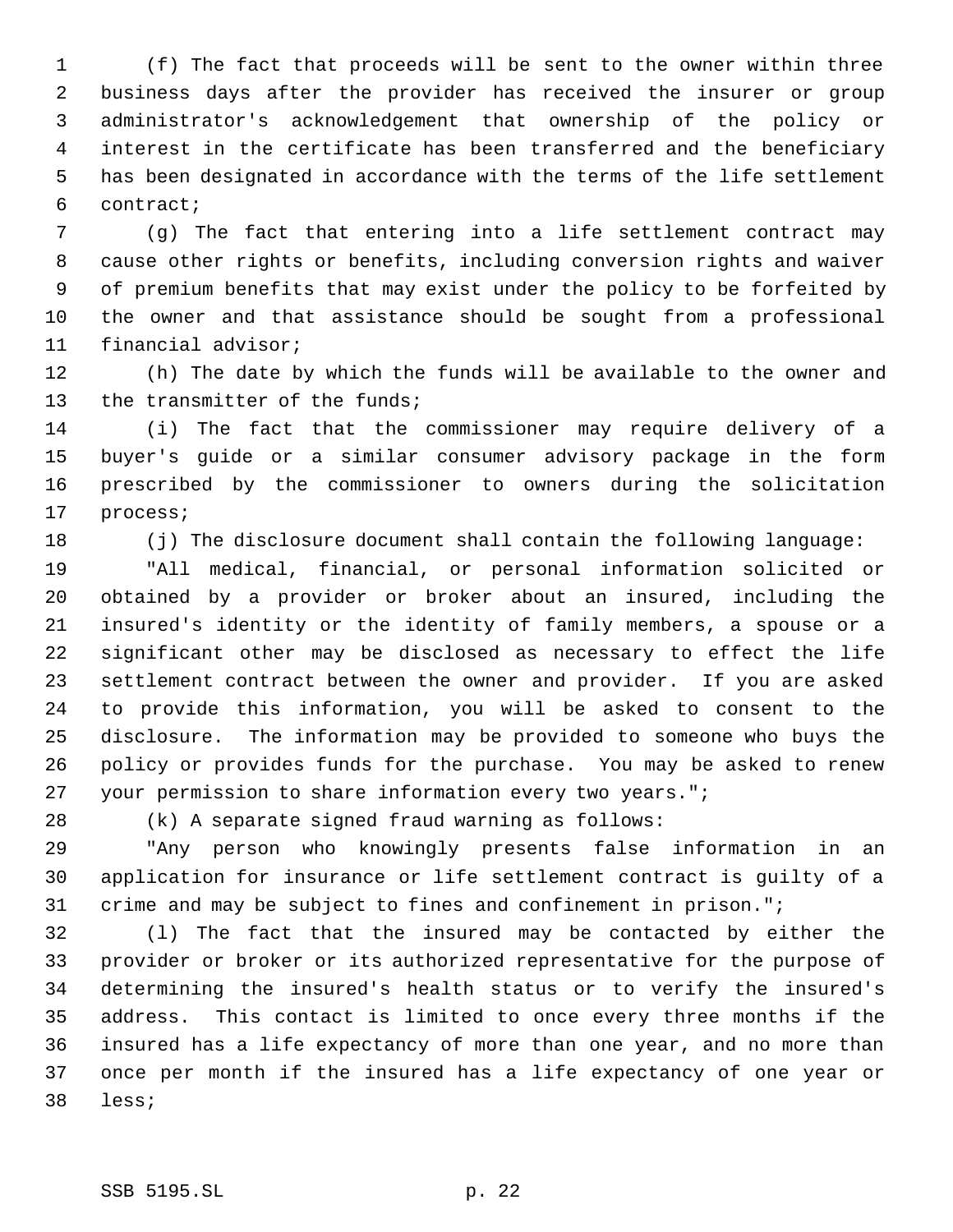(m) The affiliation, if any, between the provider and the issuer of 2 the insurance policy to be settled;

 (n) That a broker represents exclusively the owner, and not the insurer or the provider or any other person, and owes a fiduciary duty to the owner, including a duty to act according to the owner's instructions and in the best interest of the owner;

 (o) The document shall include the name, address, and telephone number of the provider;

 (p) The name, business address, and telephone number of the independent third-party escrow agent, and the fact that the owner may inspect or receive copies of the relevant escrow or trust agreements or 12 documents; and

 (q) The fact that a change of ownership could in the future limit the insured's ability to purchase future insurance on the insured's life because there is a limit to how much coverage insurers will issue on one life.

 (2) The written disclosures shall be conspicuously displayed in any life settlement contract furnished to the owner by a provider including any affiliations or contractual arrangements between the provider and the broker.

 (3) A broker shall provide the owner and the provider with at least the following disclosures no later than the date the life settlement contract is signed by all parties. The disclosures shall be conspicuously displayed in the life settlement contract or in a separate document signed by the owner and provide the following information:

(a) The name, business address, and telephone number of the broker;

 (b) A full, complete, and accurate description of all the offers, counter-offers, acceptances, and rejections relating to the proposed life settlement contract;

 (c) A written disclosure of any affiliations or contractual arrangements between the broker and any person making an offer in connection with the proposed life settlement contracts;

 (d) The name of each broker who receives compensation and the amount of compensation received by that broker, which compensation includes anything of value paid or given to the broker in connection with the life settlement contract;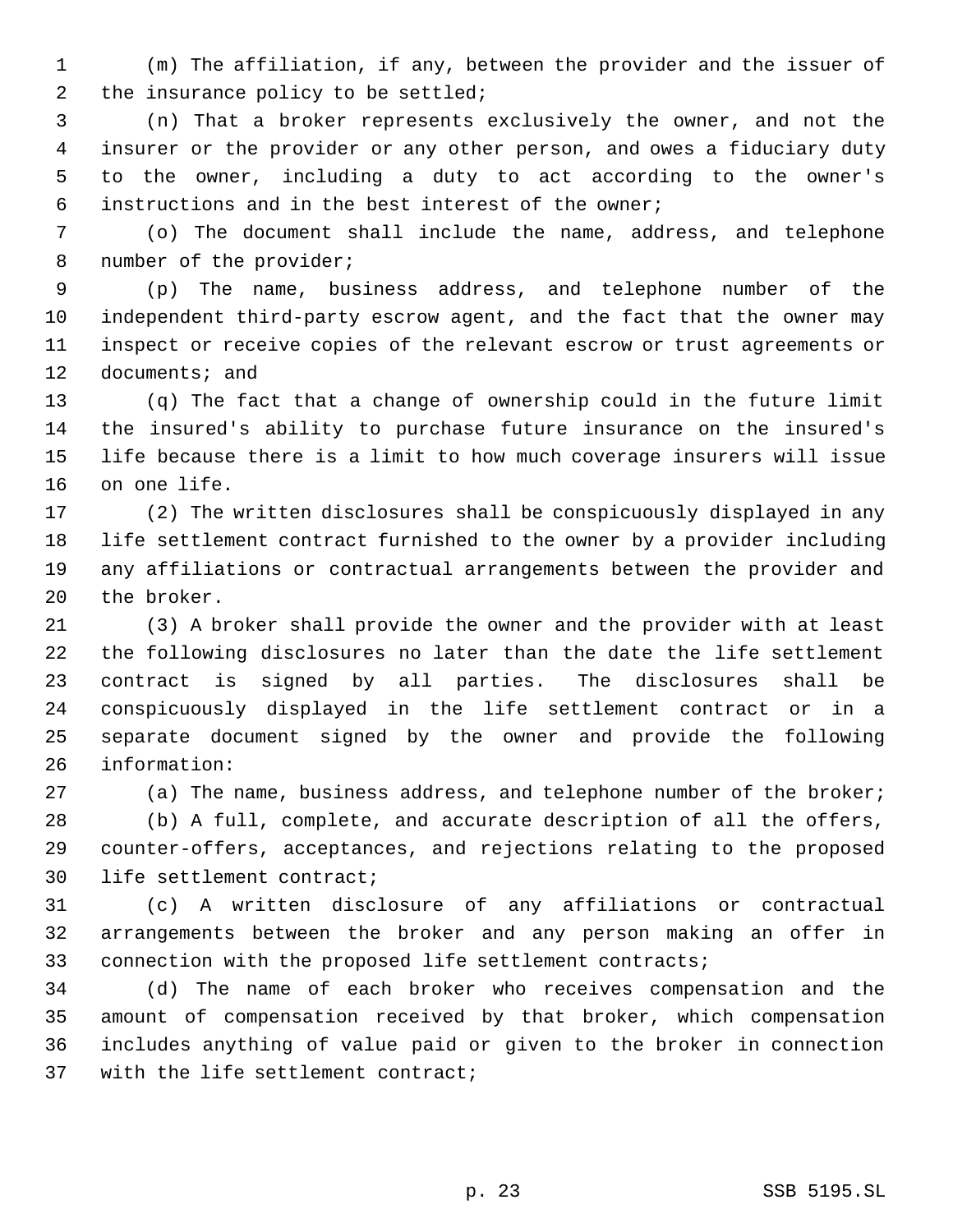(e) A complete reconciliation of the gross offer or bid by the provider to the net amount of proceeds or value to be received by the owner. For the purpose of this section, gross offer or bid means the total amount or value offered by the provider for the purchase of one or more life insurance policies, inclusive of commissions and fees; and (f) The failure to provide the disclosures or rights described in this section is an unfair trade practice pursuant to section 21 of this act.

 NEW SECTION. **Sec. 12.** DISCLOSURE BY INSURER. In addition to other questions an insurance carrier may lawfully pose to a life insurance applicant, insurance carriers may inquire in the application for insurance whether the proposed owner intends to pay premiums with the assistance of financing from a lender that will use the policy as collateral to support the financing.

 (1) If, as described in section 2 of this act, the loan provides funds which can be used for a purpose other than paying for the premiums, costs, and expenses associated with obtaining and maintaining the life insurance policy and loan, the application shall be rejected as a violation of the prohibited practices in section 16 of this act.

 (2) If the financing does not violate section 16 of this act in this manner, the insurance carrier:

 (a) May make disclosures, including but not limited to the applicant and the insured, either on the application or an amendment to the application to be completed no later than the delivery of the policy:

 "If you have entered into a loan arrangement where the policy is used as collateral, and the policy does change ownership at some point in the future in satisfaction of the loan, the following may be true:

 (i) A change of ownership could lead to a stranger owning an interest in the insured's life;

 (ii) A change of ownership could in the future limit your ability to purchase future insurance on the insured's life because there is a limit to how much coverage insurers will issue on one life;

 (iii) Should there be a change of ownership and you wish to obtain more insurance coverage on the insured's life in the future, the insured's higher issue age, a change in health status, and/or other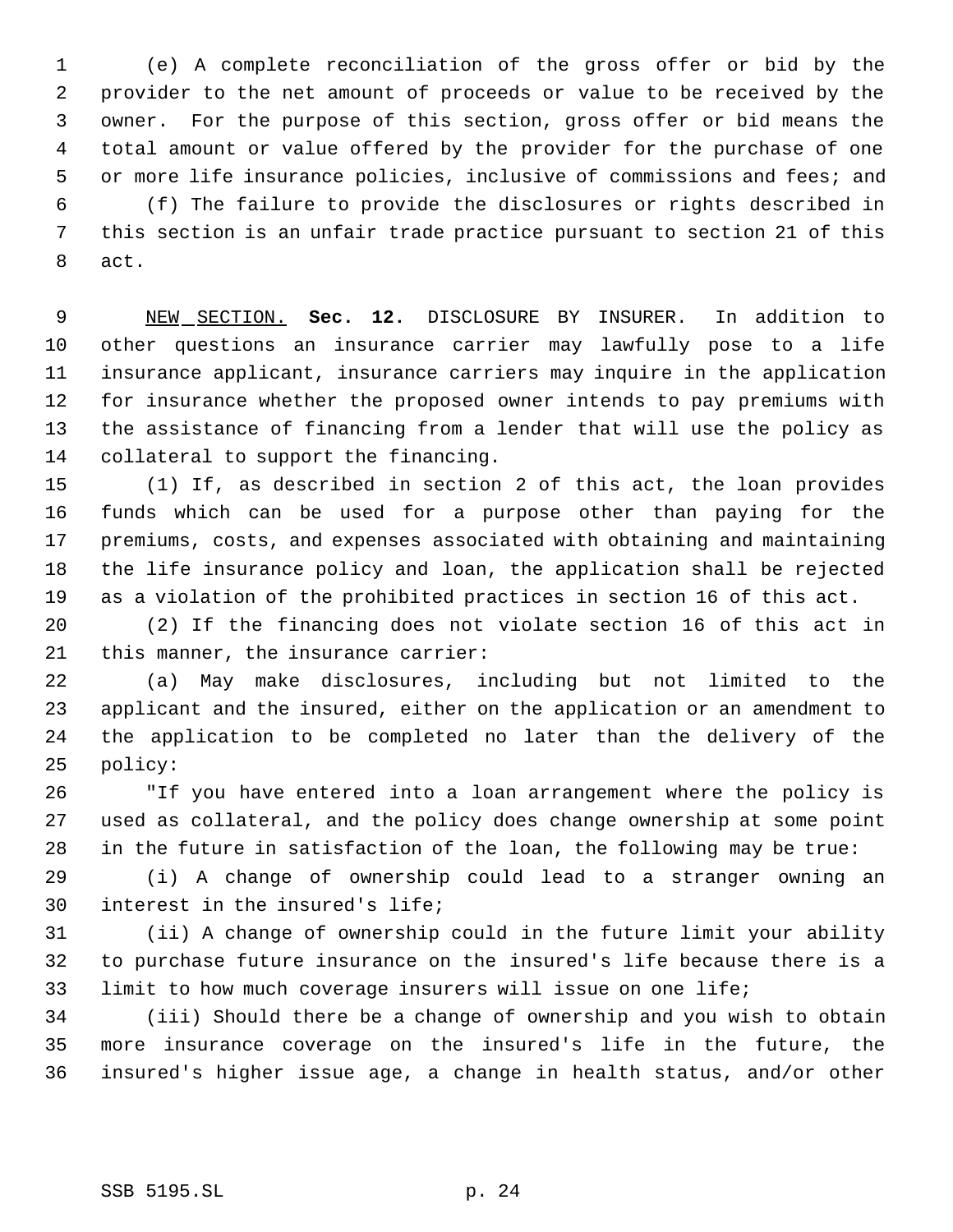factors may reduce the ability to obtain coverage and/or may result in significantly higher premiums;

 (iv) You should consult a professional advisor, since a change in ownership in satisfaction of the loan may result in tax consequences to the owner, depending on the structure of the loan"; and

 (b) May require certifications, such as the following, from the applicant and/or the insured:

 "(i) I have not entered into any agreement or arrangement providing for the future sale of this life insurance policy;

 (ii) My loan arrangement for this policy provides funds sufficient to pay for some or all of the premiums, costs, and expenses associated with obtaining and maintaining my life insurance policy, but I have not entered into any agreement by which I am to receive consideration in 14 exchange for procuring this policy; and

(iii) The borrower has an insurable interest in the insured."

 NEW SECTION. **Sec. 13.** (1) With respect to each policy issued by an insurance company, the insurance company shall notify the owner of an individual life insurance policy when the insured person under such a policy is age sixty or older, or is known to be terminally ill or chronically ill, that there may be alternative transactions available to that owner at the time of each of the following:

 (a) When a life insurance company receives from such an owner a request to surrender, in whole or in part, an individual policy;

 (b) When a life insurance company receives from such an owner a request to receive an accelerated death benefit under an individual policy;

 (c) When a life insurance company sends to such an owner all notices of lapse of an individual policy; or

(d) At any other time that the commissioner may require by rule.

 (2)(a) The commissioner shall approve a document calculated to appraise the consumer of his or her rights as an owner of a life insurance policy. The document shall be made available at no cost to all insurance companies and life insurance producers and written in lay terms.

(b) The document shall advise the consumer:

(i) That life insurance is a critical part of a broader financial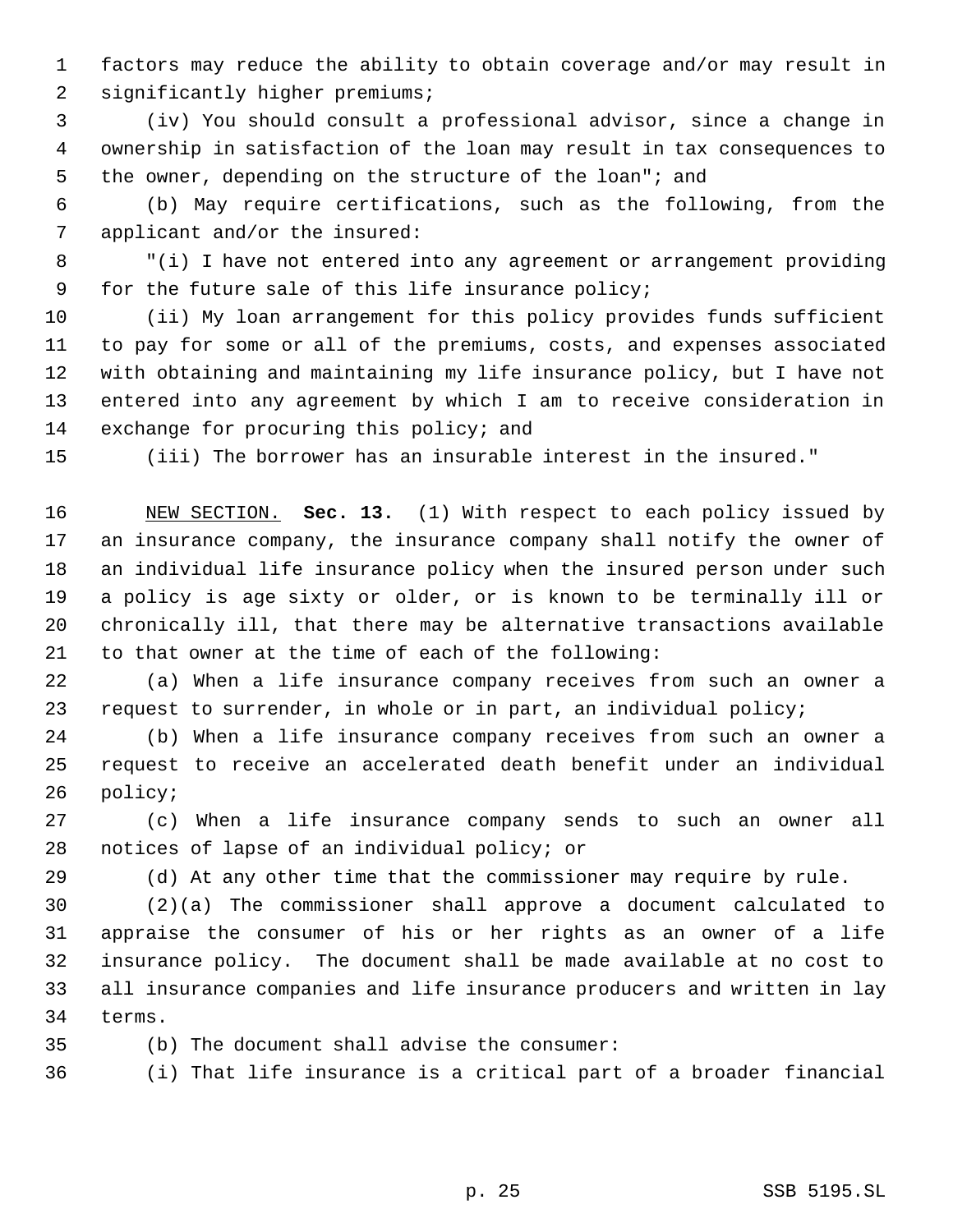plan, and that the consumer is encouraged, and has a right, to seek 2 additional financial advice and opinions;

(ii) That possible alternatives to lapse exist; and

(iii) Of the definitions of common industry terms.

 (c) In addition to the information described in (a) and (b) of this subsection, the document must contain the following statement in large, bold, or otherwise conspicuous typeface calculated to draw the eye: "Life insurance is a critical part of a broader financial plan. There are many options available, and you have the right to shop around and seek advice from different financial advisers in order to find the option best suited to your needs."

 (d) The document may include brief descriptions of common products available from providers. These products must be discussed in general terms for informative purposes only, and not identifiable to any specific provider.

 (e) The document will be considered part of the notice required in subsection (1) of this section.

 NEW SECTION. **Sec. 14.** GENERAL RULES. (1) A provider entering into a life settlement contract with any owner of a policy, wherein the insured is terminally or chronically ill, shall first obtain:

 (a) If the owner is the insured, a written statement from a licensed attending physician that the owner is of sound mind and under 23 no constraint or undue influence to enter into a settlement contract; and

 (b) A document in which the insured consents to the release of his or her medical records to a provider, settlement broker, or insurance producer and, if the policy was issued less than two years from the date of application for a settlement contract, to the insurance company that issued the policy.

 (2) The insurer shall respond to a request for verification of coverage submitted by a provider, settlement broker, or life insurance producer not later than thirty calendar days of the date the request is received. The request for verification of coverage must be made on a form approved by the commissioner. The insurer shall complete and issue the verification of coverage or indicate in which respects it is unable to respond. In its response, the insurer shall indicate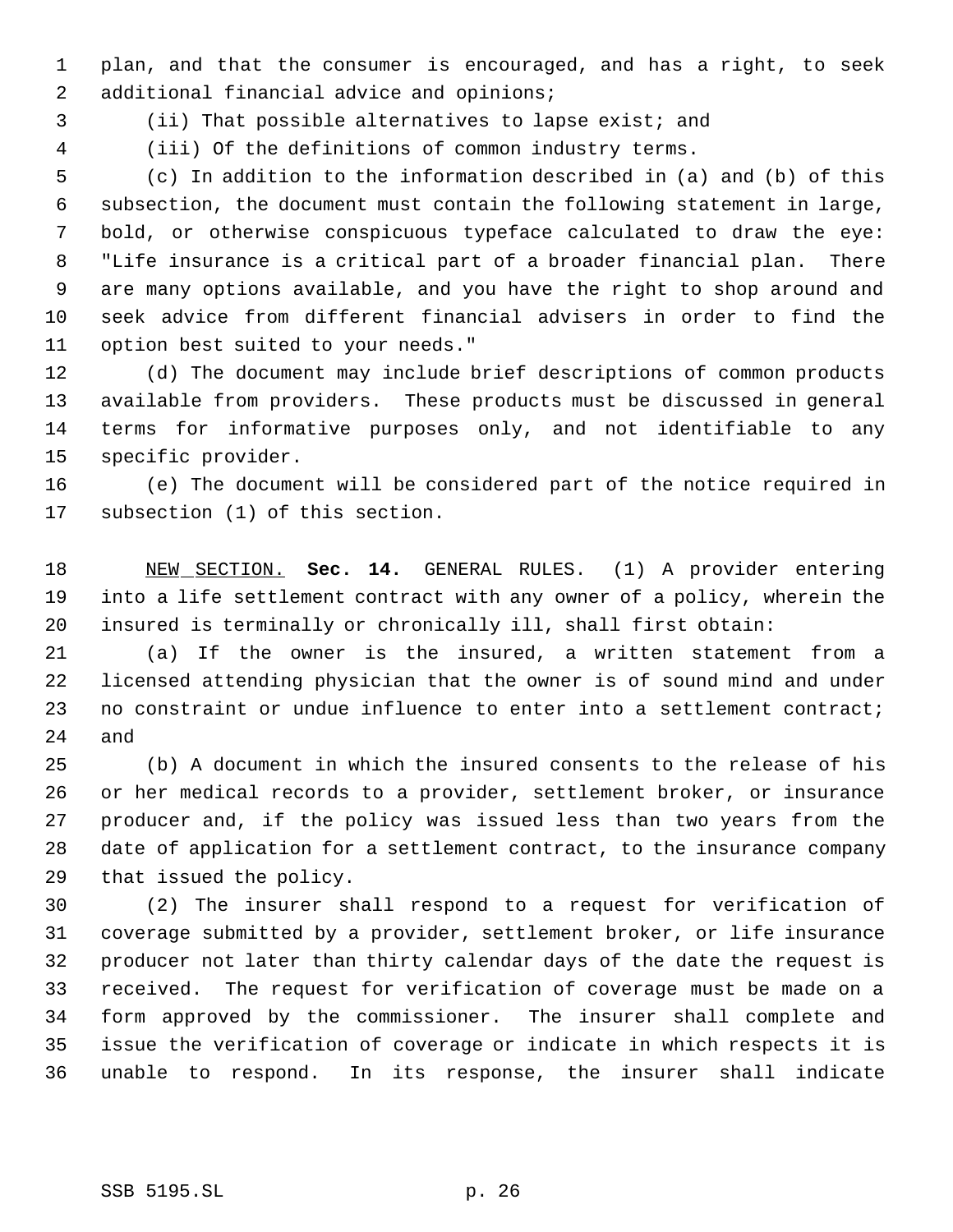whether, based on the medical evidence and documents provided, the insurer intends to pursue an investigation at this time regarding the validity of the insurance contract.

 (3) Before or at the time of execution of the settlement contract, the provider shall obtain a witnessed document in which the owner consents to the settlement contract, represents that the owner has a full and complete understanding of the settlement contract, that the owner has a full and complete understanding of the benefits of the policy and acknowledges that the owner is entering into the settlement contract freely and voluntarily, and, for persons with a terminal or chronic illness or condition, acknowledges that the insured has a terminal or chronic illness and that the terminal or chronic illness or condition was diagnosed after the policy was issued.

 (4) The insurer shall not unreasonably delay effecting change of ownership or beneficiary with any life settlement contract lawfully entered into in this state or with a resident of this state.

 (5) If a settlement broker or life insurance producer performs any of these activities required of the provider, the provider is deemed to have fulfilled the requirements of this section.

 (6) If a broker performs the verification of coverage activities required of the provider, the provider has fulfilled the requirements of section 11(1) of this act.

 (7) Within twenty days after an owner executes the life settlement contract, the provider shall give written notice to the insurer that issued that insurance policy that the policy has become subject to a life settlement contract. The notice shall be accompanied by the documents required by section 12(2) of this act.

 (8) All medical information solicited or obtained by any licensee shall be subject to the applicable provision of state law relating to confidentiality of medical information, if not otherwise provided in this chapter.

 (9) All life settlement contracts entered into in this state shall provide that the owner may rescind the contract on or before fifteen days after the date it is executed by all parties thereto. Rescission, if exercised by the owner, is effective only if both notice of the rescission is given, and the owner repays all proceeds and any premiums, loans, and loan interest paid on account of the provider within the rescission period. If the insured dies during the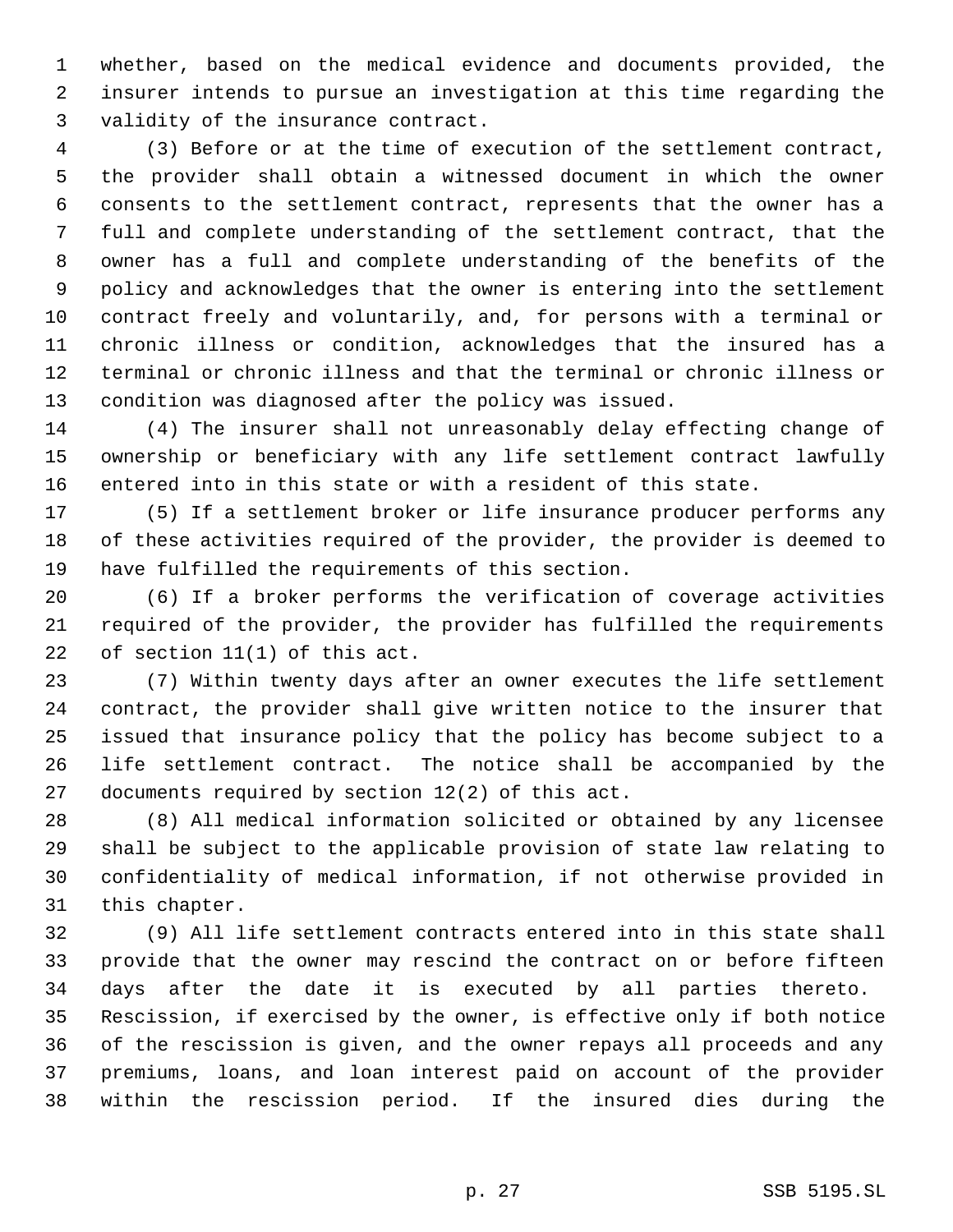rescission period, the contract is considered rescinded subject to repayment by the owner or the owner's estate of all proceeds and any premiums, loans, and loan interest to the provider.

 (10) Within three business days after receipt from the owner of documents to effect the transfer of the insurance policy, the provider shall pay the proceeds of the settlement to an escrow or trust account managed by a trustee or escrow agent in a state or federally chartered financial institution pending acknowledgement of the transfer by the issuer of the policy. The trustee or escrow agent shall be required to transfer the proceeds due to the owner within three business days of acknowledgement of the transfer from the insurer.

 (11) Failure to tender the life settlement contract proceeds to the owner by the date disclosed to the owner renders the contract voidable by the owner for lack of consideration until the time the proceeds are tendered to and accepted by the owner. A failure to give written notice of the right of rescission under this section tolls the right of rescission until thirty days after the written notice of the right of rescission has been given.

 (12) Any fee paid by a provider, party, individual, or an owner to a broker in exchange for services provided to the owner pertaining to a life settlement contract shall be computed as a percentage of the offer obtained, not the face value of the policy. This section does not prohibit a broker from reducing the broker's fee below this percentage if the broker so chooses.

 (13) The broker shall disclose to the owner anything of value paid or given to a broker, which relate to a life settlement contract.

 (14) A person at any time prior to, or at the time of, the application for, or issuance of, a policy, or during a two-year period commencing with the date of issuance of the policy, shall not enter into a life settlement regardless of the date the compensation is to be provided and regardless of the date the assignment, transfer, sale, devise, bequest, or surrender of the policy is to occur. This prohibition shall not apply if the owner certifies to the provider that:

 (a) The policy was issued upon the owner's exercise of conversion rights arising out of a group or individual policy, provided the total of the time covered under the conversion policy plus the time covered under the prior policy is at least twenty-four months. The time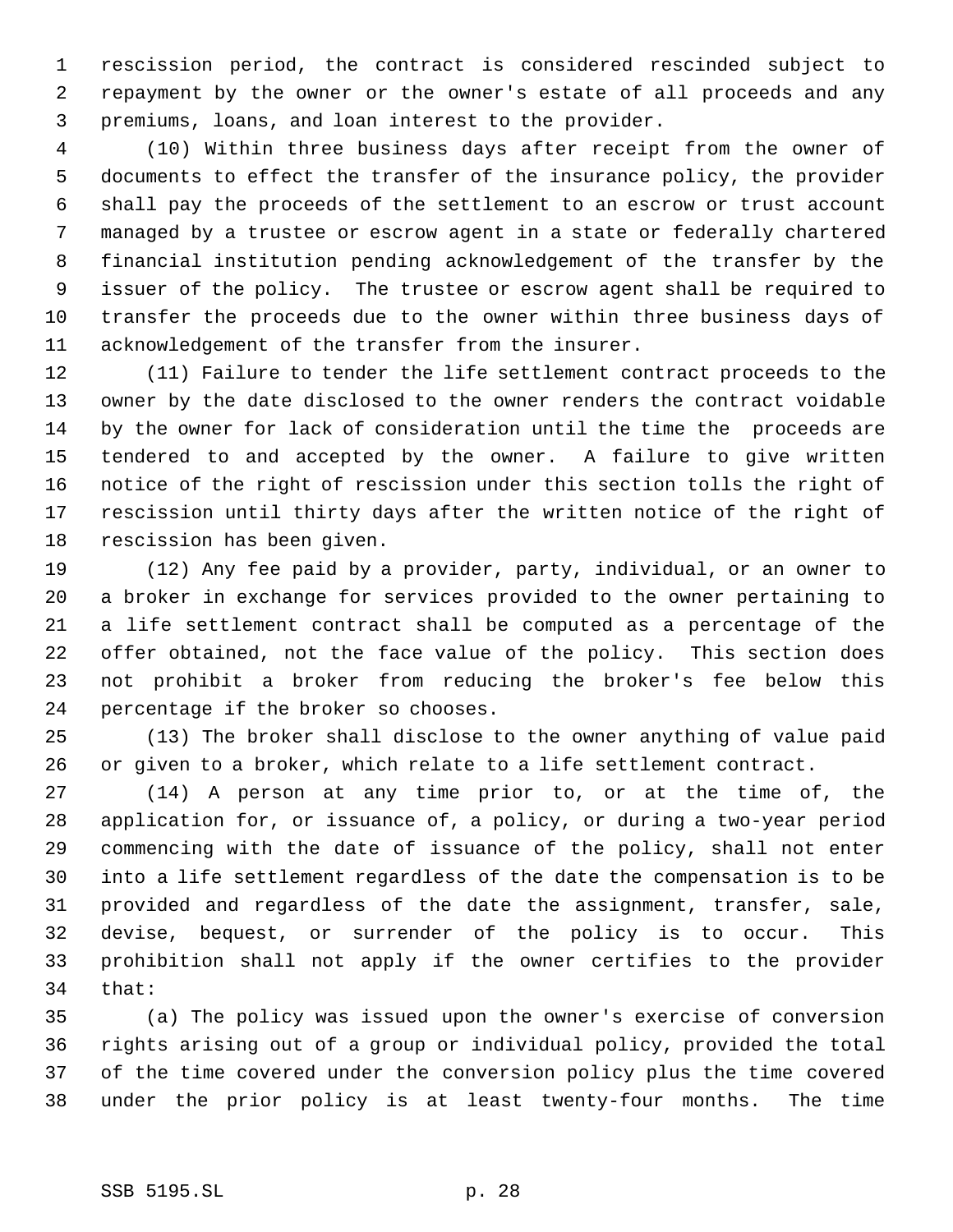covered under a group policy must be calculated without regard to a change in insurance carriers, provided the coverage has been continuous and under the same group sponsorship; or

 (b) The owner submits independent evidence to the provider that one or more of the following conditions have been met within the two-year period:

(i) The owner or insured is terminally or chronically ill;

 (ii) The owner or insured disposes of his or her ownership interests in a closely held corporation, pursuant to the terms of a buyout or other similar agreement in effect at the time the insurance policy was initially issued;

12 (iii) The owner's spouse dies;

13 (iv) The owner divorces his or her spouse;

(v) The owner retires from full-time employment;

 (vi) The owner becomes physically or mentally disabled and a physician determines that the disability prevents the owner from maintaining full-time employment; or

 (vii) A final order, judgment, or decree is entered by a court of competent jurisdiction, on the application of a creditor of the owner, adjudicating the owner bankrupt or insolvent, or approving a petition seeking reorganization of the owner or appointing a receiver, trustee, 22 or liquidator to all or a substantial part of the owner's assets;

 (c) Copies of the independent evidence required by (b) of this subsection shall be submitted to the insurer when the provider submits a request to the insurer for verification of coverage. The copies shall be accompanied by a letter of attestation from the provider that the copies are true and correct copies of the documents received by the provider. This section does not prohibit an insurer from exercising its right to contest the validity of any policy;

 (d) If the provider submits to the insurer a copy of independent evidence provided for in (b)(i) of this subsection when the provider submits a request to the insurer to effect the transfer of the policy to the provider, the copy is deemed to establish that the settlement contract satisfies the requirements of this section.

 NEW SECTION. **Sec. 15.** CONFLICT OF LAWS. (1) If there is more than one owner on a single policy, and the owners are residents of different states, the life settlement contract shall be governed by the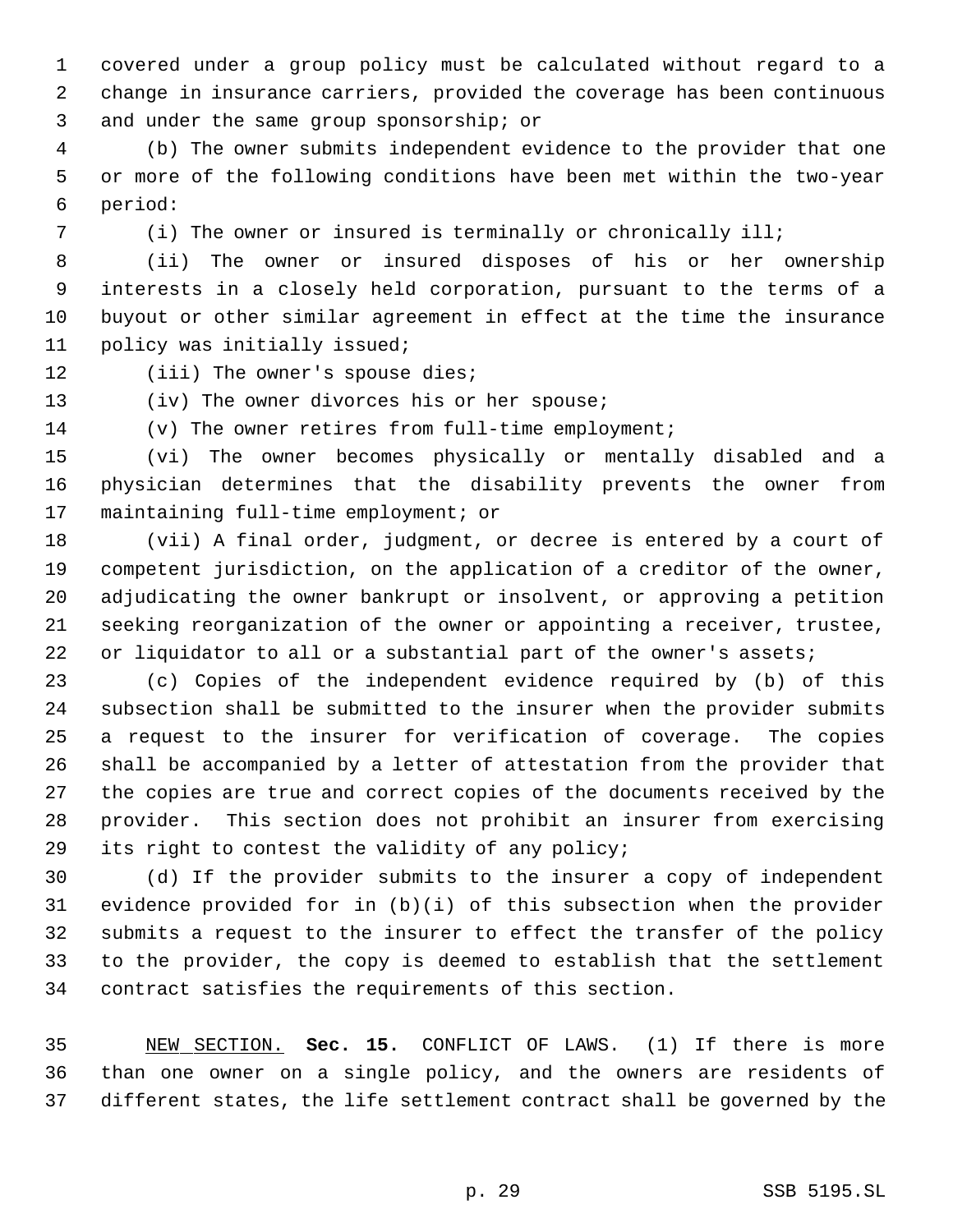law of the state in which the owner having the largest percentage ownership resides or, if the owners hold equal ownership, the state of residence of one owner agreed upon in writing by all of the owners. The law of the state of the insured shall govern in the event that equal owners fail to agree in writing upon a state of residence for jurisdictional purposes.

 (2) A provider from this state who enters into a life settlement contract with an owner who is a resident of another state that has enacted statutes or adopted regulations governing life settlement contracts, shall be governed in the effectuation of that life settlement contract by the statutes and regulations of the owner's state of residence. If the state in which the owner is a resident has not enacted statutes or regulations governing life settlement contracts, the provider shall give the owner notice that neither state regulates the transaction upon which he or she is entering. For transactions in those states, however, the provider is to maintain all records required if the transactions were executed in the state of residence. The forms used in those states need not be approved by the commissioner.

 (3) If there is a conflict in the laws that apply to an owner and a purchaser in any individual transaction, the laws of the state that apply to the owner shall take precedence and the provider shall comply with those laws.

 NEW SECTION. **Sec. 16.** PROHIBITED PRACTICES. (1) It is unlawful for any person to:

 (a) Enter into a life settlement contract if such person knows or reasonably should have known that the life insurance policy was obtained by means of a false, deceptive or misleading application for such policy;

 (b) Engage in any transaction, practice, or course of business if such person knows or reasonably should have known that the intent was to avoid the notice requirements of this chapter;

 (c) Engage in any fraudulent act or practice in connection with any transaction relating to any settlement involving an owner who is a resident of this state;

(d) Issue, solicit, market, or otherwise promote the purchase of an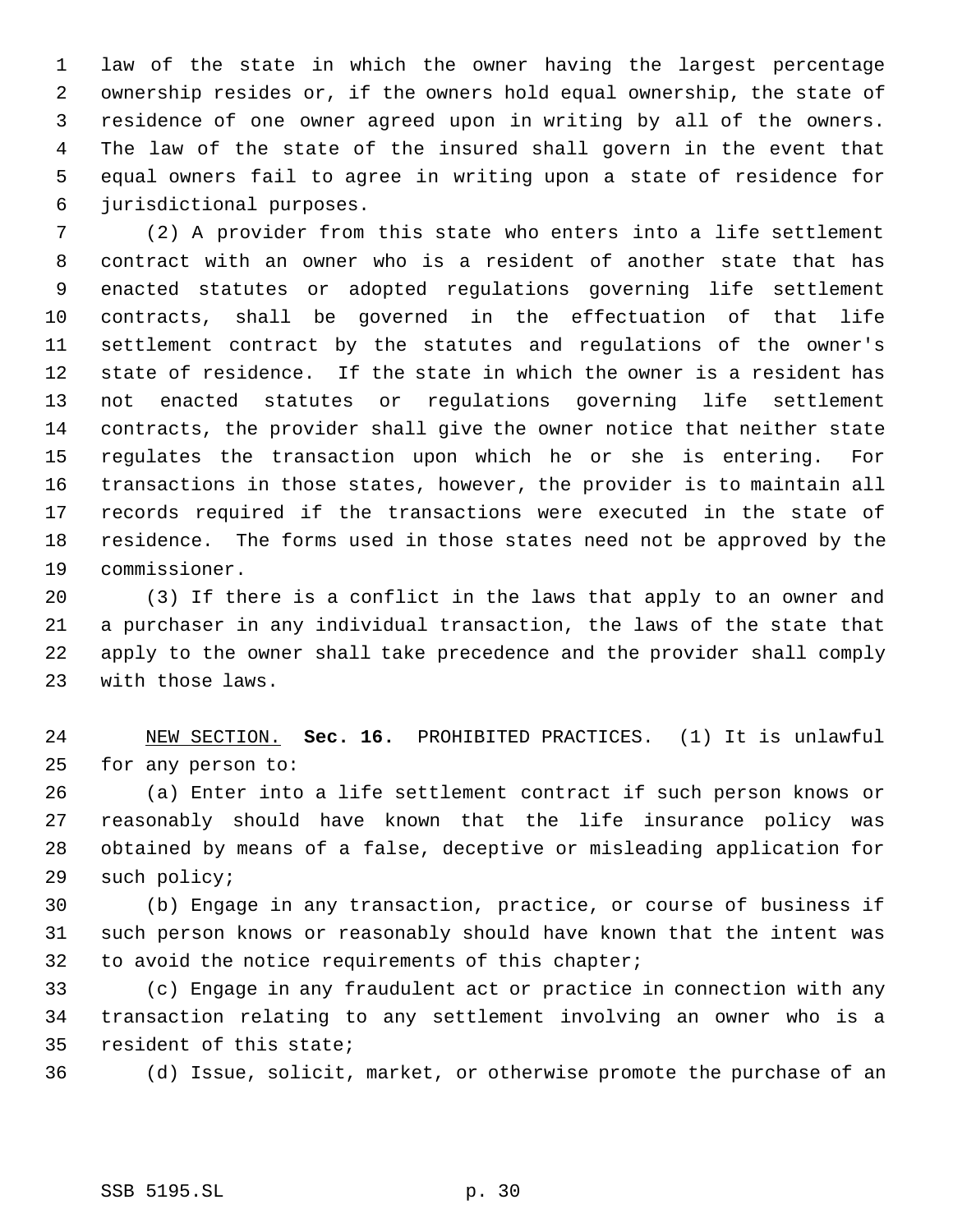insurance policy, not previously issued, for the sole purpose of, or with the primary emphasis on, settling the policy;

 (e) If providing premium financing, receive any proceeds, fees, or other consideration from the policy or owner of the policy that are in addition to the amounts required to pay principal, interest, and any costs or expenses incurred by the lender or borrower in connection with the premium finance agreement, except for the event of a default, unless either the default on such a loan or transfer of the policy occurs pursuant to an agreement or understanding with any other person for the purpose of evading regulation under this chapter. Any payments, charges, fees, or other amounts received by a person providing premium financing in violation of this subsection shall be remitted to the original owner of the policy or to the original owner's estate if the original owner is not living at the time of the determination of overpayment;

 (f) With respect to any settlement contract or insurance policy and a broker, knowingly solicit an offer from, effectuate a life settlement contract with, or make a sale to any provider, financing entity, or related provider trust that is controlling, controlled by, or under common control with such broker unless this relationship is disclosed to the owner;

 (g) With respect to any life settlement contract or insurance policy and a provider, knowingly enter into a life settlement contract with an owner, if, in connection with such life settlement contract, anything of value will be paid to a broker that is controlling, controlled by, or under common control with such provider or the financing entity or related provider trust that is involved in such settlement contract, unless this relationship is disclosed to the owner;

 (h) With respect to a provider, enter into a life settlement contract unless the life settlement promotional, advertising, and marketing materials, as may be prescribed by rule, have been filed with the commissioner. In no event shall any marketing materials expressly reference that the insurance is "free" for any period of time. The inclusion of any reference in the marketing materials that would cause an owner to reasonably believe that the insurance is free for any period of time is a violation of this chapter;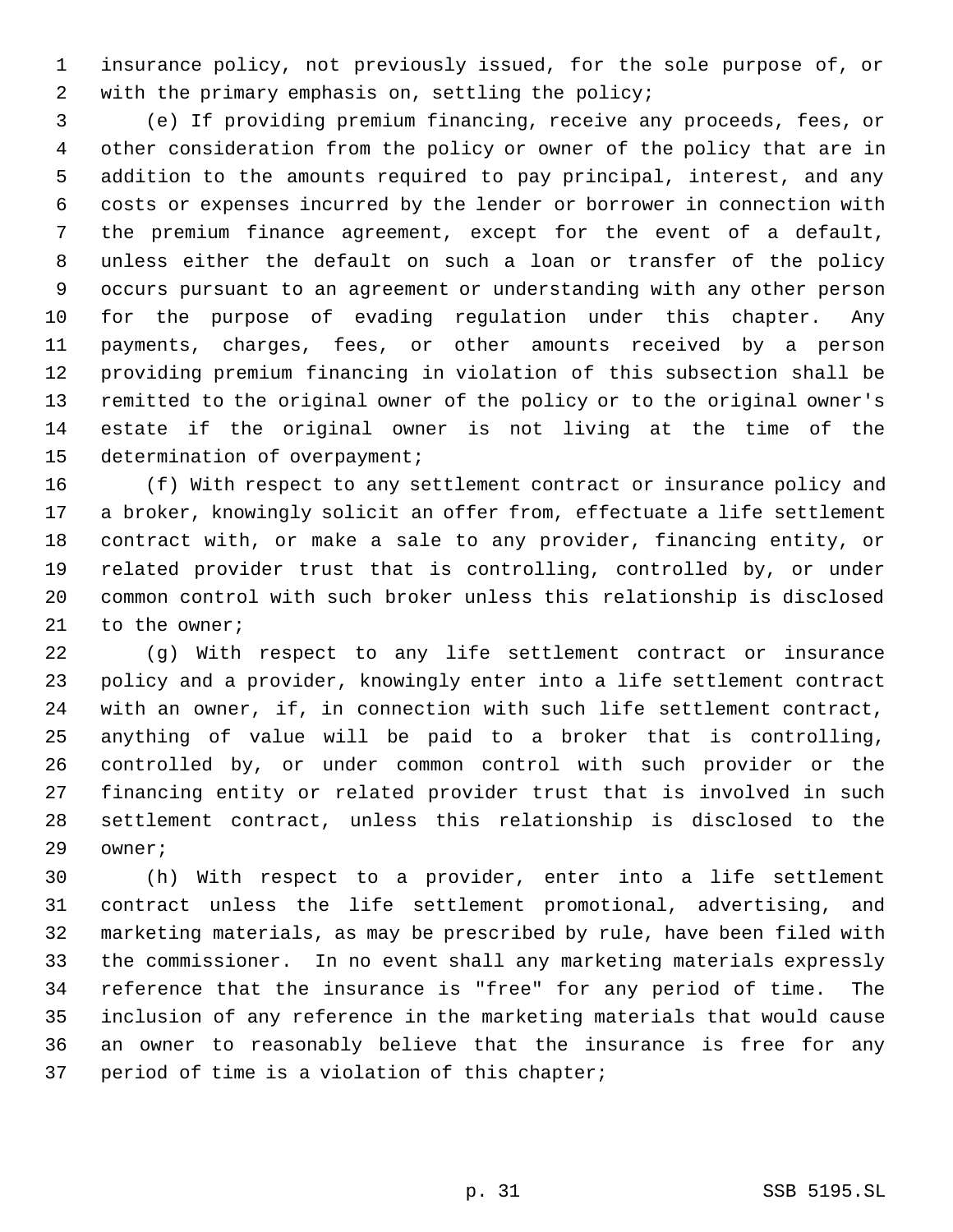(i) With respect to any life insurance producer, insurance company, broker, or provider make any statement or representation to the applicant or policyholder in connection with the sale or financing of a life insurance policy to the effect that the insurance is free or without cost to the policyholder for any period of time unless provided in the policy; or

 (j) With respect to an insurer, engage in any transaction, act, practice, or course of business or dealing which restricts, limits, or impairs in any way the lawful transfer of ownership, change of beneficiary, or assignment of a policy.

 (2) A violation of this section constitutes a fraudulent life settlement act.

 NEW SECTION. **Sec. 17.** FRAUD PREVENTION AND CONTROL. (1)(a) A person shall not commit a fraudulent life settlement act.

 (b) A person shall not knowingly and intentionally interfere with the enforcement of this chapter or investigations of suspected or actual violations of this chapter.

 (c) A person in the business of life settlements shall not knowingly or intentionally permit any person convicted of a felony involving dishonesty or breach of trust to participate in the business of life settlements.

 (2)(a) Life settlement contracts and applications for life settlement contracts, regardless of the form of transmission, shall contain the following statement or a substantially similar statement:

 "Any person who knowingly presents false information in an application for insurance or life settlement contract is guilty of a crime and may be subject to fines and confinement in prison."

 (b) The lack of a statement as required in (a) of this subsection does not constitute a defense in any prosecution for a fraudulent life settlement act.

 (3)(a) Any person engaged in the business of life settlements having knowledge or a reasonable belief that a fraudulent life settlement act is being, will be, or has been committed shall provide to the commissioner the information required by, and in a manner prescribed by, the commissioner.

(b) Any other person having knowledge or a reasonable belief that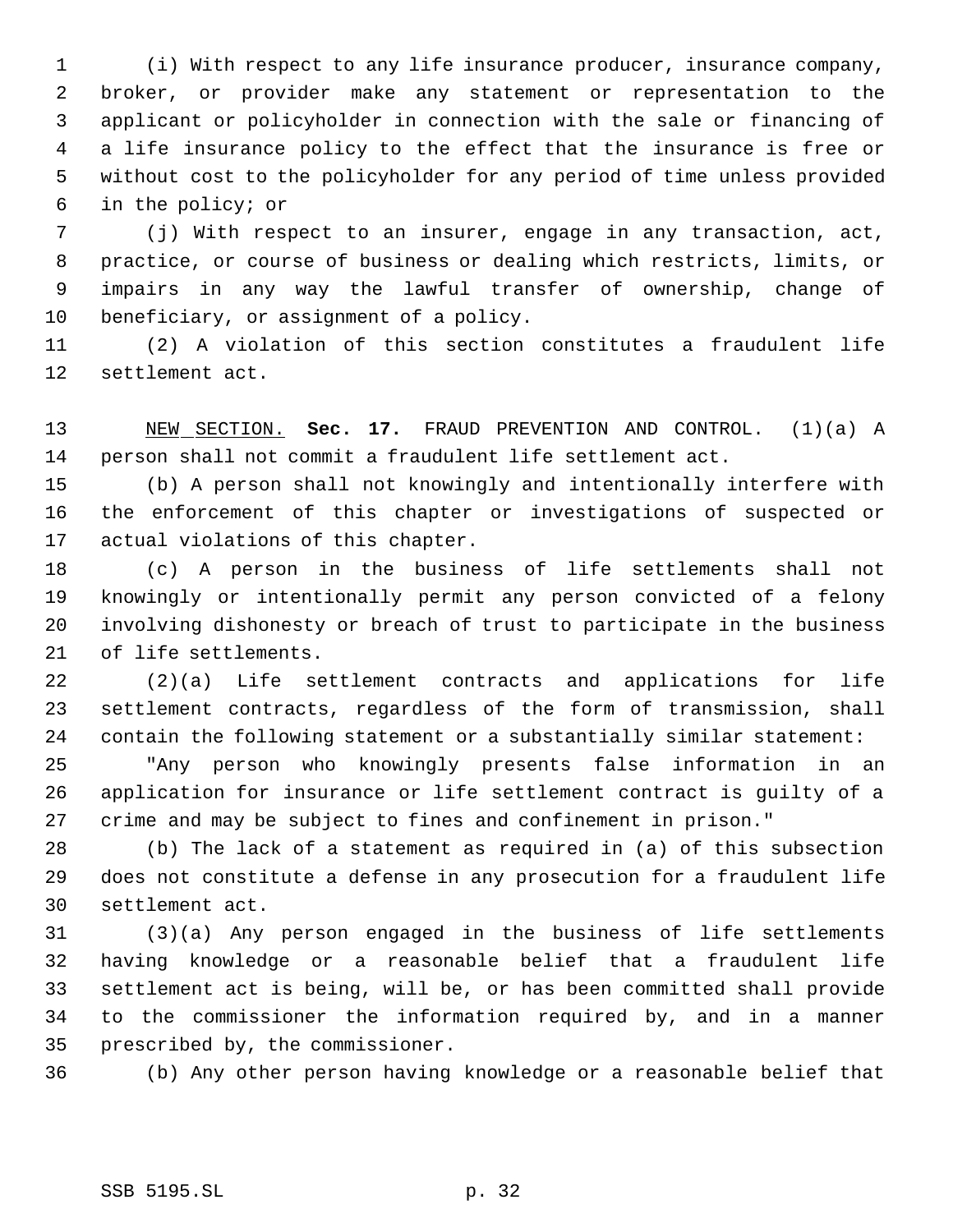a fraudulent life settlement act is being, will be, or has been committed may provide to the commissioner the information required by, and in a manner prescribed by, the commissioner.

 (4)(a) Civil liability shall not be imposed on and no cause of action shall arise from a person's furnishing information concerning suspected, anticipated, or completed fraudulent life settlement acts or suspected or completed fraudulent insurance acts, if the information is provided to or received from:

 (i) The commissioner or the commissioner's employees, agents, or representatives;

 (ii) Federal, state, or local law enforcement or regulatory 12 officials or their employees, agents, or representatives;

 (iii) A person involved in the prevention and detection of fraudulent life settlement acts or that person's agents, employees, or representatives;

 (iv) Any regulatory body or their employees, agents, or representatives, overseeing life insurance, life settlements, 18 securities, or investment fraud;

 (v) The life insurer that issued the life insurance policy covering the life of the insured; or

 (vi) Either a broker or provider, or both and any agents, employees, or representatives.

 (b) Subsection (4)(a) of this section shall not apply to statements made with actual malice. In an action brought against a person for filing a report or furnishing other information concerning a fraudulent life settlement act or a fraudulent insurance act, the party bringing the action shall plead specifically any allegation that (a) of this subsection does not apply because the person filing the report or furnishing the information did so with actual malice.

 (c) A person identified in (a) of this subsection shall be entitled to an award of attorneys' fees and costs if he or she is the prevailing party in a civil cause of action for libel, slander, or any other relevant tort arising out of activities in carrying out the provisions of this chapter and the party bringing the action was not substantially justified in doing so. For purposes of this section a proceeding is "substantially justified" if it had a reasonable basis in law or fact at the time that it was initiated.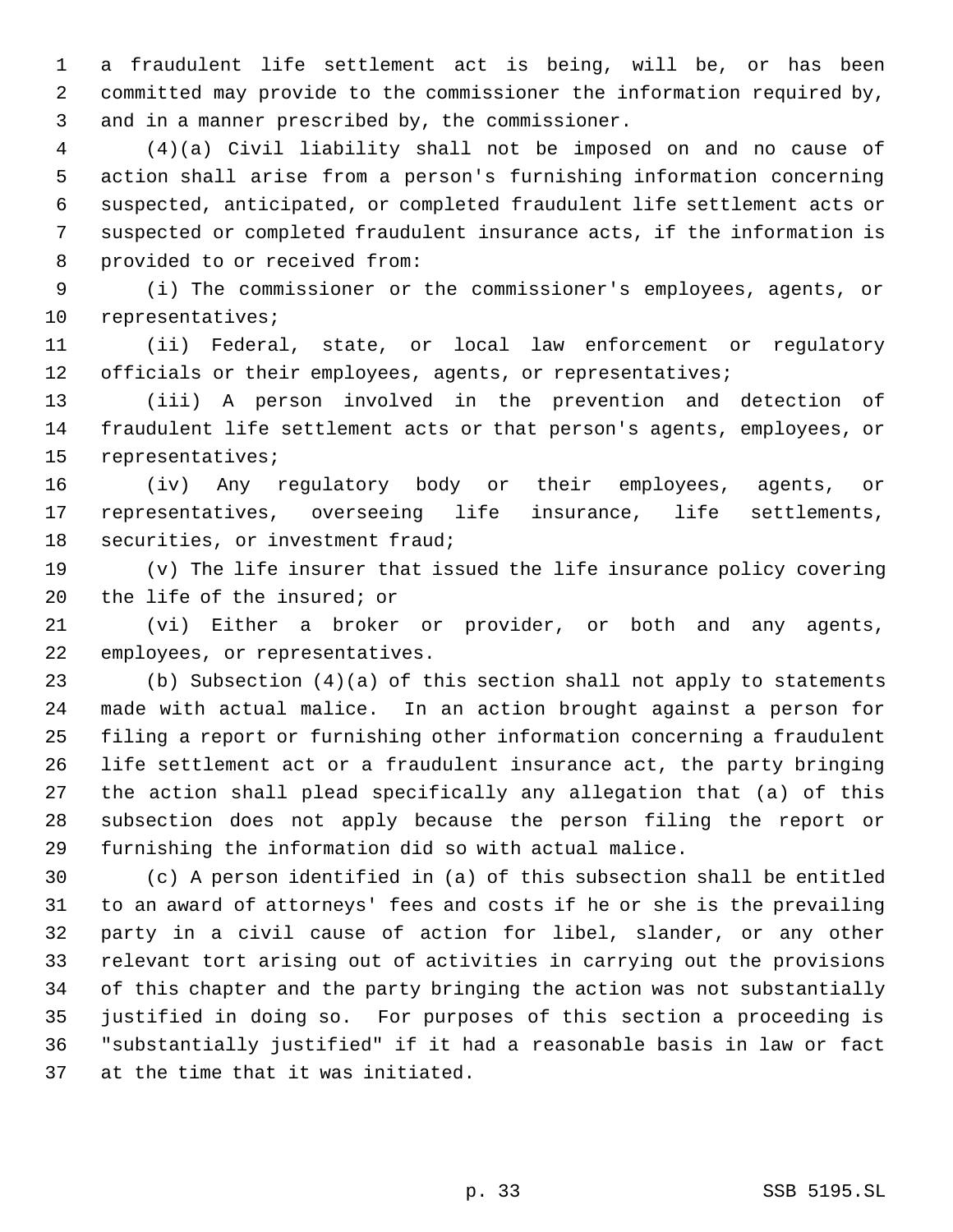(d) This section does not abrogate or modify common law or statutory privileges or immunities enjoyed by a person described in (a) of this subsection.

 (5)(a) The documents and evidence provided pursuant to subsection (4) of this section or obtained by the commissioner in an investigation of suspected or actual fraudulent life settlement acts shall be privileged and confidential and shall not be a public record and shall not be subject to discovery or subpoena in a civil or criminal action.

 (b) Subsection (5)(a) of this section does not prohibit release by the commissioner of documents and evidence obtained in an investigation of suspected or actual fraudulent life settlement acts:

 (i) In administrative or judicial proceedings to enforce laws 13 administered by the commissioner;

 (ii) To federal, state, or local law enforcement or regulatory agencies, to an organization established for the purpose of detecting and preventing fraudulent life settlement acts, or to the national association of insurance commissioners; or

 (iii) At the discretion of the commissioner, to a person in the business of life settlements that is aggrieved by a fraudulent life settlement act.

 (c) Release of documents and evidence under (b) of this subsection does not abrogate or modify the privilege granted in (a) of this subsection.

(6) This chapter does not:

 (a) Preempt the authority or relieve the duty of other law enforcement or regulatory agencies to investigate, examine, and prosecute suspected violations of law;

 (b) Preempt, supersede, or limit any provision of chapter 21.20 RCW or any rule, order, or notice issued thereunder;

 (c) Prevent or prohibit a person from disclosing voluntarily information concerning life settlement fraud to a law enforcement or regulatory agency other than the commissioner; or

 (d) Limit the powers granted elsewhere by the laws of this state to the commissioner or an insurance fraud unit to investigate and examine possible violations of law and to take appropriate action against wrongdoers.

 (7)(a) Providers and brokers shall have in place antifraud initiatives reasonably calculated to detect, prosecute, and prevent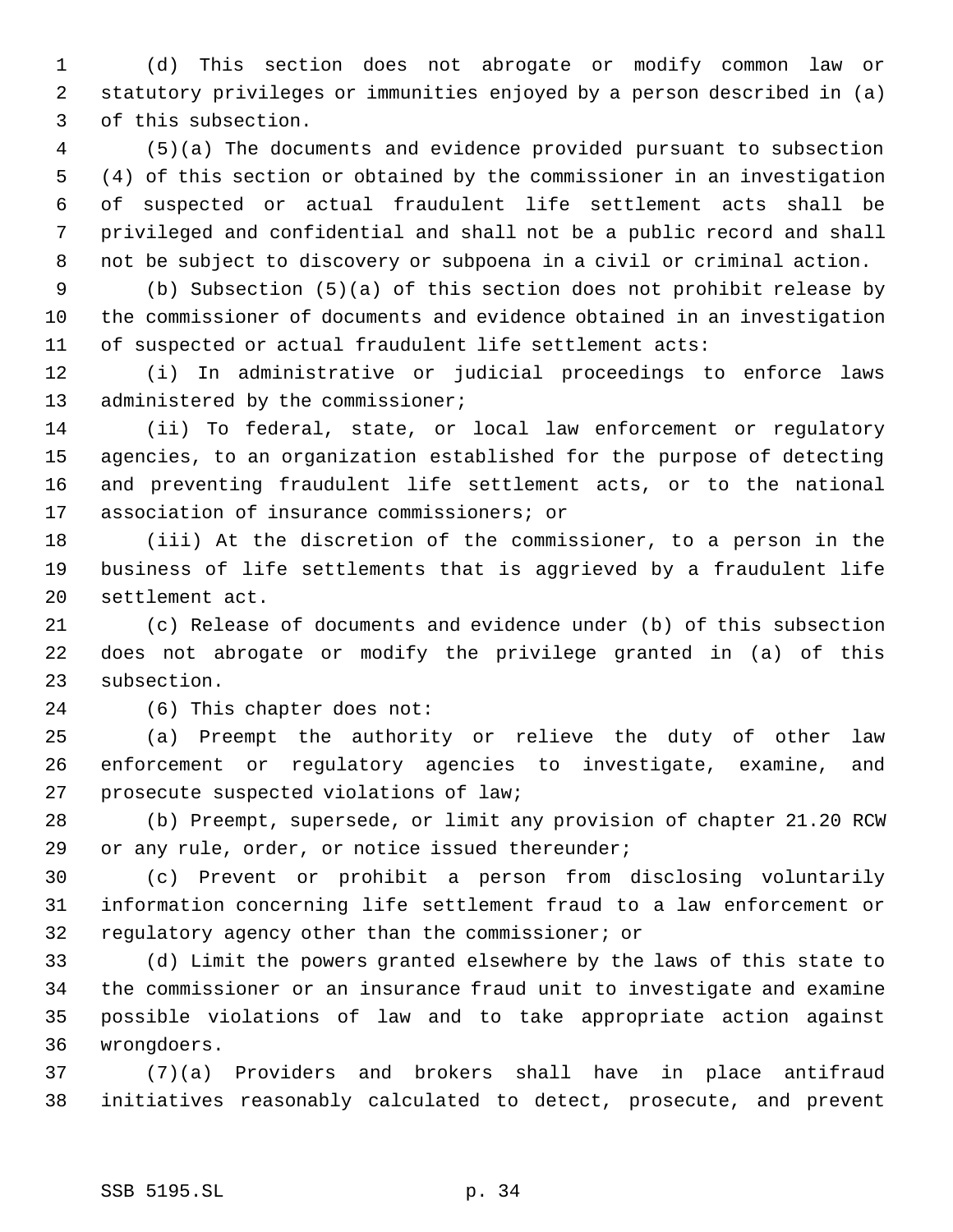fraudulent life settlement acts. At the discretion of the commissioner, the commissioner may order, or either a broker or provider, or both may request and the commissioner may grant, such modifications of the following required initiatives as necessary to ensure an effective antifraud program. The modifications may be more or less restrictive than the required initiatives so long as the modifications may reasonably be expected to accomplish the purpose of this section. Antifraud initiatives shall include:

 (i) Fraud investigators, who may be provider or broker employees or 10 independent contractors; and

 (ii) An antifraud plan, which shall be submitted to the commissioner. The antifraud plan shall include, but not be limited to:

 (A) A description of the procedures for detecting and investigating possible fraudulent life settlement acts and procedures for resolving material inconsistencies between medical records and insurance applications;

 (B) A description of the procedures for reporting possible fraudulent life settlement acts to the commissioner;

 (C) A description of the plan for antifraud education and training 20 of underwriters and other personnel; and

 (D) A description or chart outlining the organizational arrangement of the antifraud personnel who are responsible for the investigation and reporting of possible fraudulent life settlement acts and investigating unresolved material inconsistencies between medical records and insurance applications.

 (b) Antifraud plans submitted to the commissioner shall be privileged and confidential and shall not be a public record and shall not be subject to discovery or subpoena in a civil or criminal action.

 NEW SECTION. **Sec. 18.** ENFORCEMENT. (1) The commissioner may conduct investigations to determine whether any person has violated any provision of this chapter.

 (2) If the commissioner has cause to believe that any person is violating or is about to violate any provision of this title or any regulation or order of the commissioner, the commissioner may:

(a) Issue a cease and desist order; and/or

(b) Bring an action in any court of competent jurisdiction to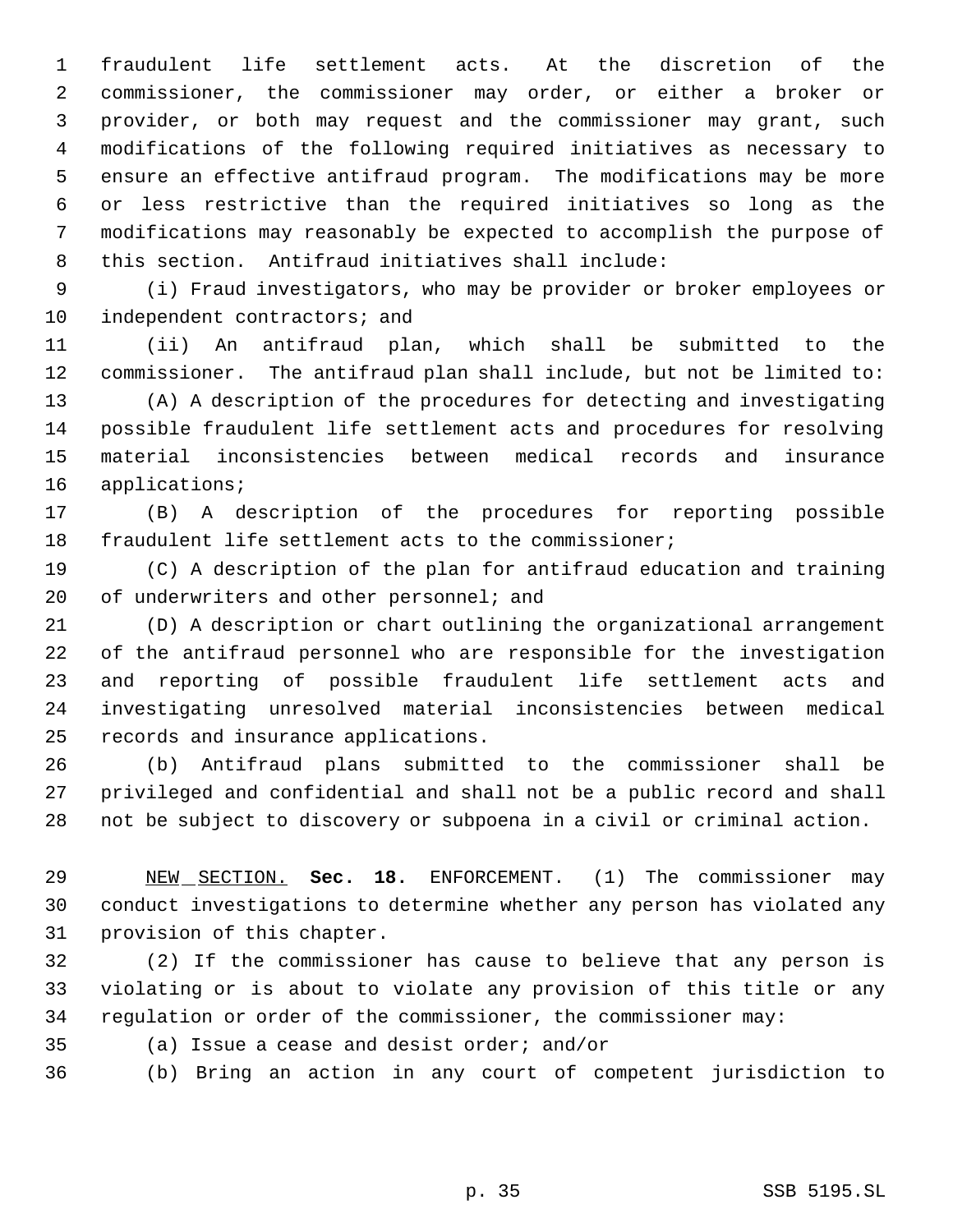enjoin the person from continuing the violation or doing any action in furtherance thereof.

 NEW SECTION. **Sec. 19.** PENALTIES. (1) For the purpose of this section, an act is committed in this state if it is committed, in whole or in part, in the state of Washington, or affects persons or property within this state and relates to or involves a life settlement contract.

 (2) It is a violation of this chapter for any person, provider, broker, or any other party related to the business of life settlements, to commit a fraudulent life settlement act.

 (3) For criminal liability purposes, a person that knowingly commits a fraudulent life settlement act is guilty of a class B felony punishable under chapter 9A.20 RCW.

 (4) Any person who knowingly acts as a life settlement provider without being licensed by the commissioner is guilty of a class B felony punishable under chapter 9A.20 RCW.

 (5) Any person who knowingly acts as a life settlement broker without the proper authorization under this chapter is guilty of a class B felony punishable under chapter 9A.20 RCW.

 (6) Any criminal penalty imposed under this section is in addition to, and not in lieu of, any other civil or administrative penalty or sanction otherwise authorized under state law.

(7) If the commissioner has cause to believe that any person has:

 (a) Knowingly acted as a life settlement provider without being licensed by the commissioner; or

 (b) Knowingly acted as a life settlement broker without the proper 27 authorization under section 4 this act;

 the commissioner may assess a civil penalty of not more than twenty- five thousand dollars for each violation, after providing notice and an opportunity for a hearing in accordance with chapters 34.05 and 48.04 RCW.

 (8) Upon failure to pay a civil penalty when due, the attorney general may bring a civil action on behalf of the commissioner to recover the unpaid penalty. Any amounts collected by the commissioner must be paid to the state treasurer for the account of the general fund.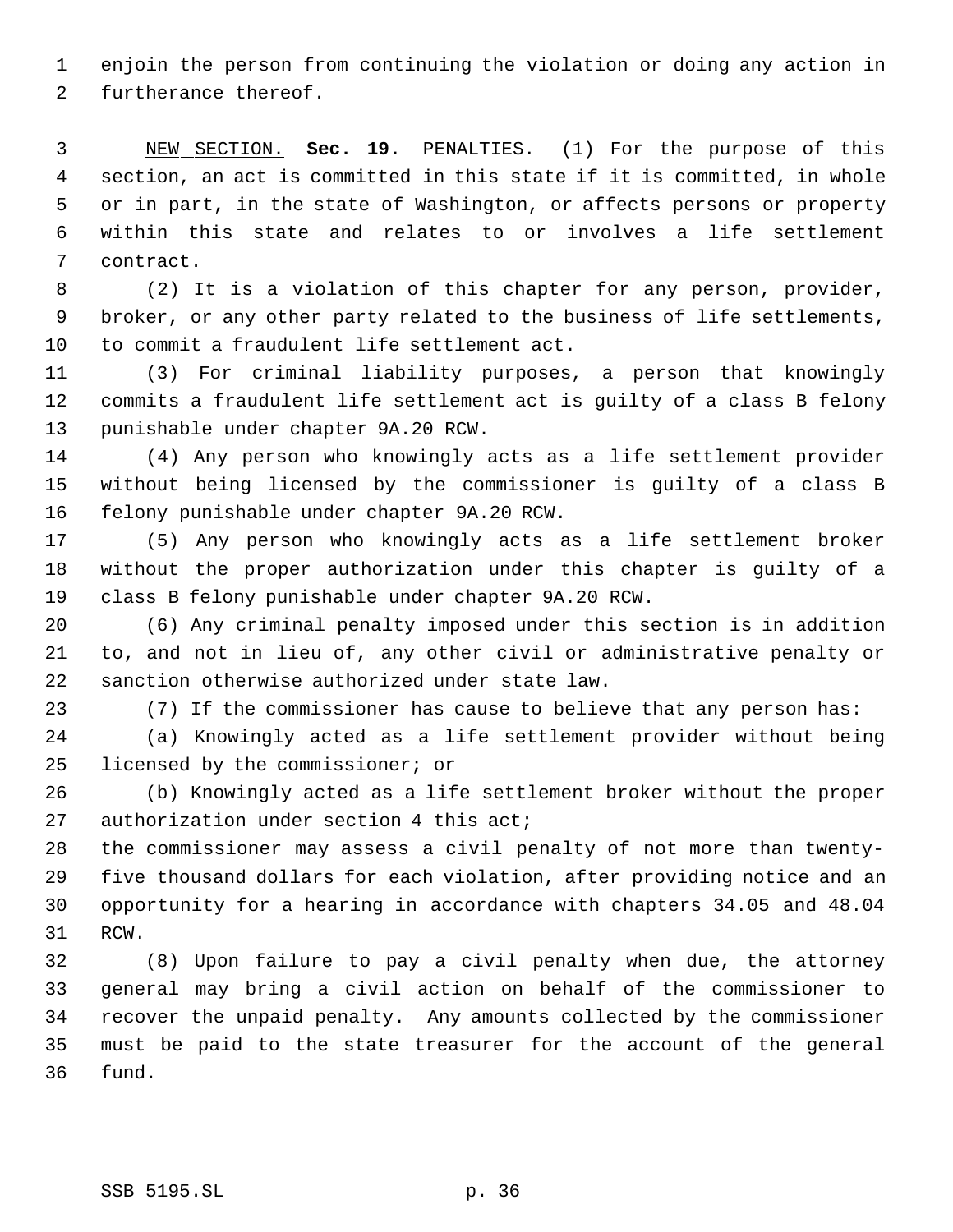NEW SECTION. **Sec. 20.** AUTHORITY TO ADOPT RULES. The commissioner may adopt rules implementing and administering this chapter including, but not limited to:

 (1) Establishing standards for evaluating reasonableness of payments under life settlement contracts for persons who are terminally ill or chronically ill including, but not limited to, regulation of discount rates used to determine the amount paid in exchange for assignment, transfer, sale, devise, or bequest of a benefit under a life insurance policy insuring the life of a person that is chronically 10 or terminally ill;

 (2) Requiring a bond or other mechanism for financial accountability for life settlement providers; and

 (3) Governing the activities, relationships, and responsibilities of providers, brokers, insurers, and their agents.

 NEW SECTION. **Sec. 21.** UNFAIR TRADE PRACTICES. The legislature finds that the practices covered by this chapter are matters vitally affecting the public interest for the purpose of applying the consumer protection act, chapter 19.86 RCW. A violation of this chapter is not reasonable in relation to the development and preservation of business and is an unfair or deceptive act in trade or commerce and an unfair method of competition for the purpose of applying the consumer protection act, chapter 19.86 RCW.

 NEW SECTION. **Sec. 22.** EXISTING VIATICAL SETTLEMENT LICENSES. (1) All viatical settlement brokers' licenses that are in effect on the effective date of this section shall expire upon the effective date of this section.

 (2) All viatical settlement providers' licenses that are in effect on the effective date of this section shall be converted to a life settlement provider license and upon the next renewal date of the license the life settlement provider must be in compliance with the requirements to be licensed as a life settlement provider under section 3 of this act.

 (3) A provider lawfully transacting business in this state prior to the effective date of this section may continue to do so if the provider submits a completed application and pays the required fee to the commissioner within thirty days of the effective date of this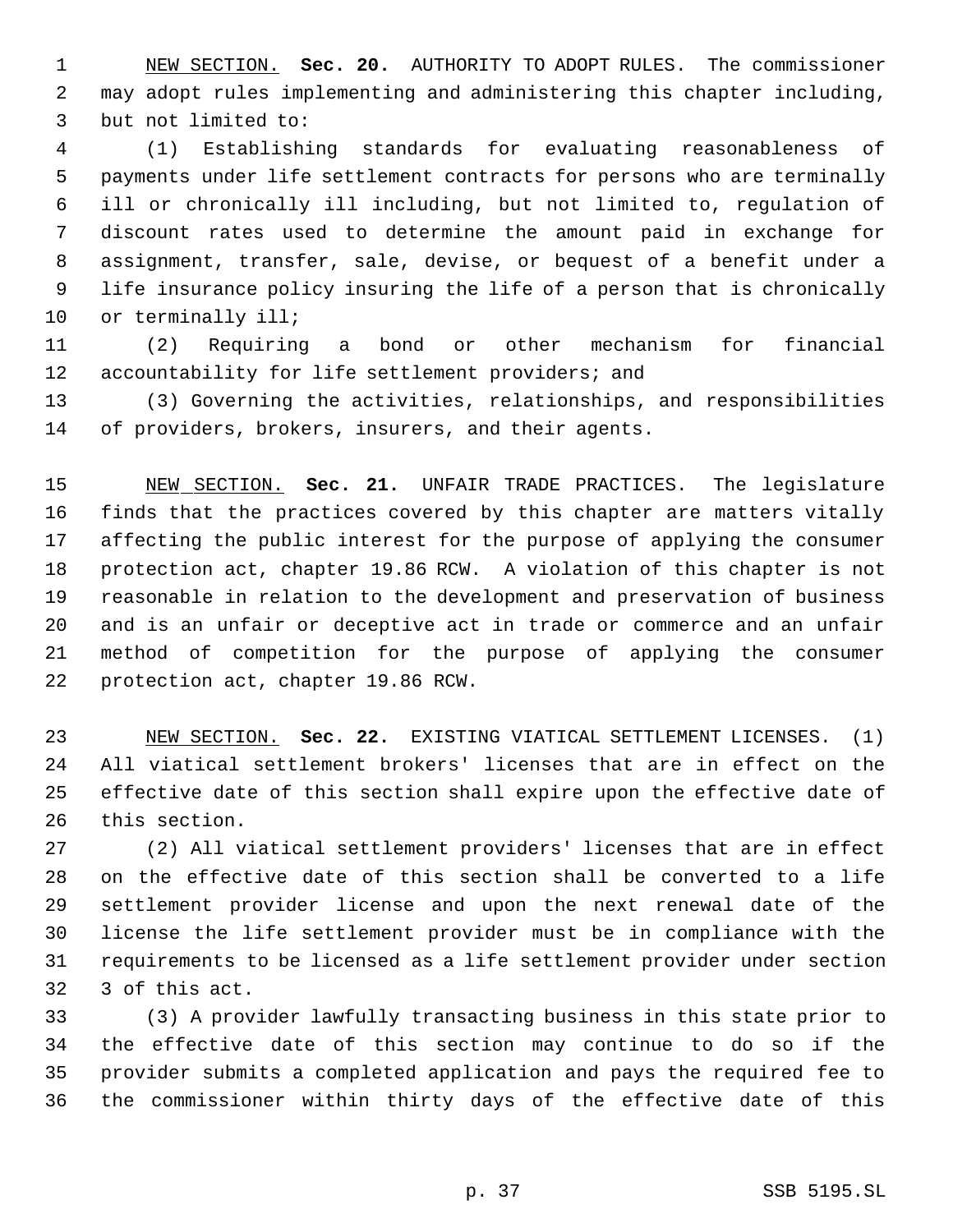section. A provider that has submitted an application and paid the required fee to the commissioner within thirty days of the effective date of this section may continue to act as a provider for an additional ninety days from the receipt of the application by the commissioner and payment of the required fee, or approval or denial of the license by the commissioner, whichever is earlier. Any person transacting business in this state under this subsection must comply with all other requirements of this chapter.

 **Sec. 23.** RCW 42.56.400 and 2007 c 197 s 7, 2007 c 117 s 36, and 2007 c 82 s 17 are each reenacted and amended to read as follows:

 The following information relating to insurance and financial institutions is exempt from disclosure under this chapter:

 (1) Records maintained by the board of industrial insurance appeals that are related to appeals of crime victims' compensation claims filed with the board under RCW 7.68.110;

 (2) Information obtained and exempted or withheld from public inspection by the health care authority under RCW 41.05.026, whether retained by the authority, transferred to another state purchased health care program by the authority, or transferred by the authority to a technical review committee created to facilitate the development, acquisition, or implementation of state purchased health care under chapter 41.05 RCW;

23 (3) The names and individual identification data of ((all viators 24 regulated)) either all owners or all insureds, or both, received by the insurance commissioner under chapter 48.102 RCW;

(4) Information provided under RCW 48.30A.045 through 48.30A.060;

 (5) Information provided under RCW 48.05.510 through 48.05.535, 48.43.200 through 48.43.225, 48.44.530 through 48.44.555, and 48.46.600 through 48.46.625;

 (6) Examination reports and information obtained by the department of financial institutions from banks under RCW 30.04.075, from savings banks under RCW 32.04.220, from savings and loan associations under RCW 33.04.110, from credit unions under RCW 31.12.565, from check cashers and sellers under RCW 31.45.030(3), and from securities brokers and investment advisers under RCW 21.20.100, all of which is confidential and privileged information;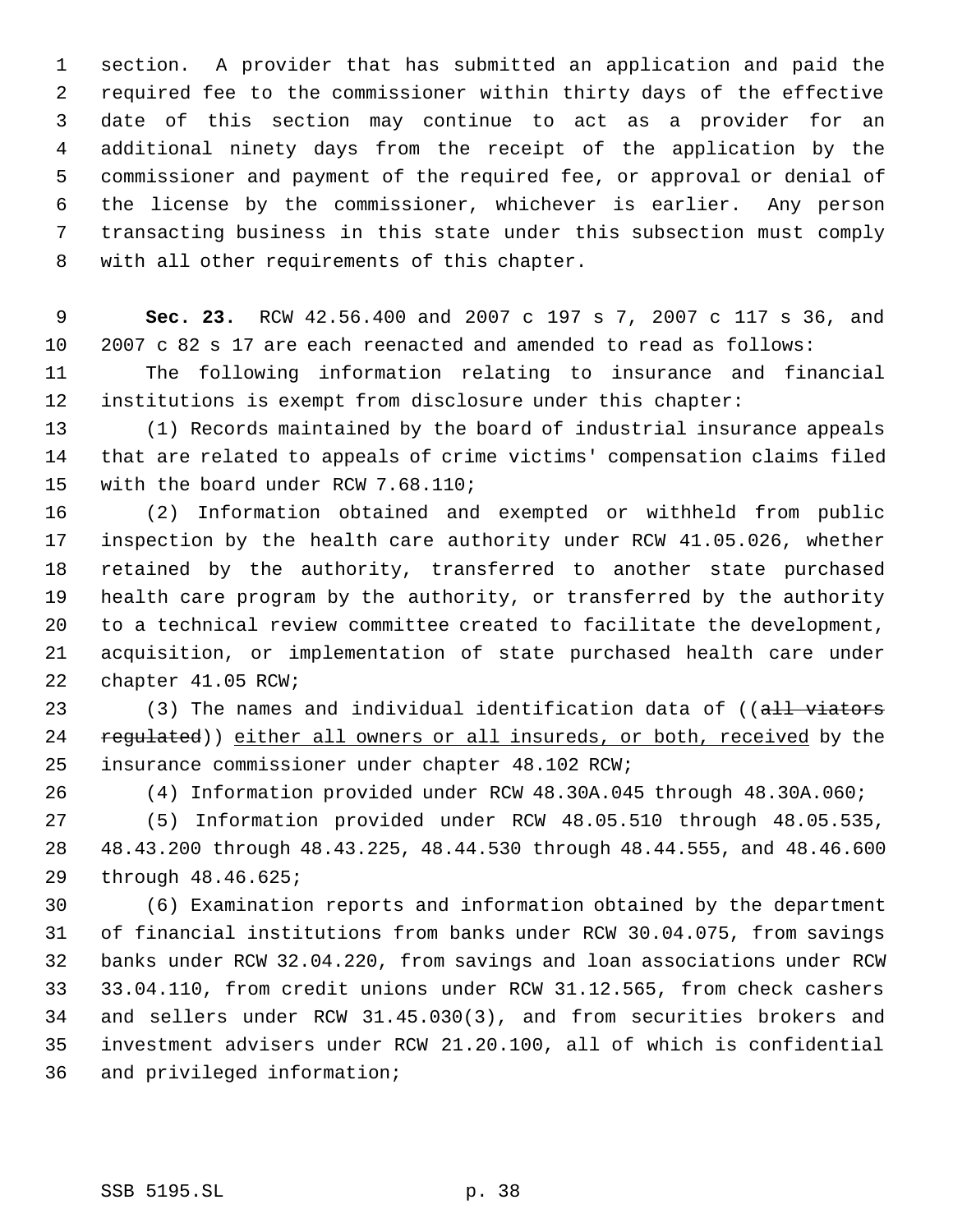(7) Information provided to the insurance commissioner under RCW 48.110.040(3);

 (8) Documents, materials, or information obtained by the insurance commissioner under RCW 48.02.065, all of which are confidential and privileged;

 (9) Confidential proprietary and trade secret information provided to the commissioner under RCW 48.31C.020 through 48.31C.050 and 48.31C.070;

 (10) Data filed under RCW 48.140.020, 48.140.030, 48.140.050, and 7.70.140 that, alone or in combination with any other data, may reveal the identity of a claimant, health care provider, health care facility, insuring entity, or self-insurer involved in a particular claim or a collection of claims. For the purposes of this subsection:

(a) "Claimant" has the same meaning as in RCW 48.140.010(2).

 (b) "Health care facility" has the same meaning as in RCW 48.140.010(6).

 (c) "Health care provider" has the same meaning as in RCW 48.140.010(7).

(d) "Insuring entity" has the same meaning as in RCW 48.140.010(8).

(e) "Self-insurer" has the same meaning as in RCW 48.140.010(11);

 (11) Documents, materials, or information obtained by the insurance commissioner under RCW 48.135.060;

 (12) Documents, materials, or information obtained by the insurance commissioner under RCW 48.37.060;

 (13) Confidential and privileged documents obtained or produced by the insurance commissioner and identified in RCW 48.37.080;

 (14) Documents, materials, or information obtained by the insurance 28 commissioner under RCW 48.37.140; ((and))

 (15) Documents, materials, or information obtained by the insurance 30 commissioner under RCW 48.17.595; and

 (16) Documents, materials, or information obtained by the insurance commissioner under sections 8(1) and 17 (3) and (7)(a)(ii) of this act.

 NEW SECTION. **Sec. 24.** Captions used in this act are not any part of the law.

 NEW SECTION. **Sec. 25.** Sections 1 through 22, 24, and 26 of this act are each added to chapter 48.102 RCW.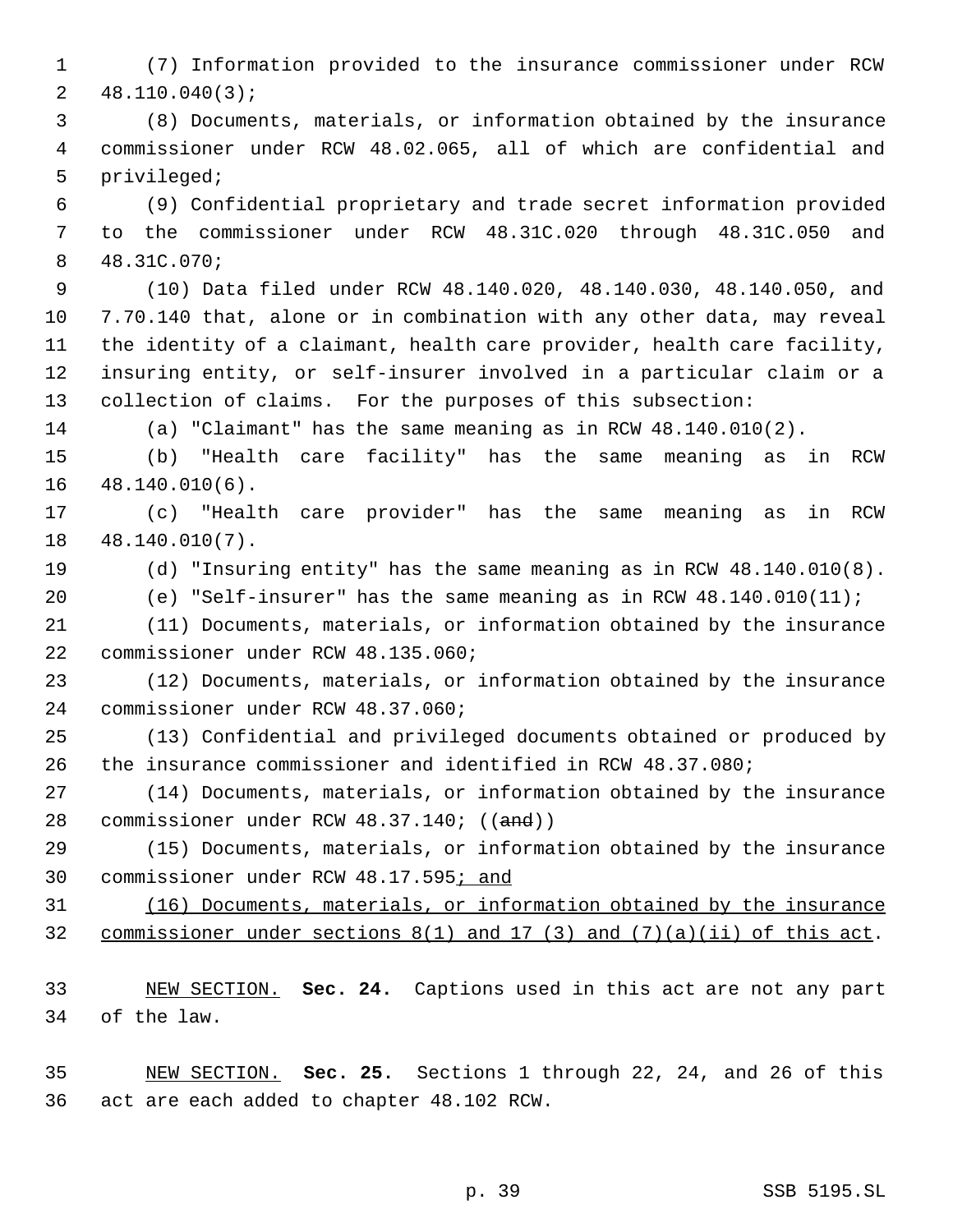NEW SECTION. **Sec. 26.** This act does not affect any existing right acquired or liability or obligation incurred under the sections repealed in this act or under any rule or order adopted under those sections, nor does it affect any proceeding instituted under those sections.

 NEW SECTION. **Sec. 27.** The following acts or parts of acts are each repealed:

(1) RCW 48.102.005 (Definitions) and 1995 c 161 s 1;

 (2) RCW 48.102.010 (License required for providers and brokers-- Application--Requirements--Fee--Rules) and 1995 c 161 s 2;

 (3) RCW 48.102.015 (Commissioner may suspend, revoke, or refuse to issue or renew license--Information requirements--Hearing--Fine) and 2002 c 227 s 5 & 1995 c 161 s 3;

 (4) RCW 48.102.020 (Commissioner approval required for contract form, rate, fee, commission, or other compensation charged--Finding necessary for disapproval) and 1995 c 161 s 4;

 (5) RCW 48.102.025 (Licensee must file annual statement) and 1995 c 161 s 5;

 (6) RCW 48.102.030 (Examination of business and affairs of applicant or licensee--Production of information--Expenses-- Confidentiality of information--Recordkeeping requirements) and 1995 c 161 s 6;

 (7) RCW 48.102.035 (Requirement to provide information to the viator) and 1995 c 161 s 7;

 (8) RCW 48.102.040 (Requirement for provider to obtain information--Medical information is confidential--Rescission rights-- Time is of the essence) and 1995 c 161 s 8;

 (9) RCW 48.102.045 (Must be licensed--Transfer to unlicensed entity is void--Rights in policy restored to viator--Exceptions allowed by rule) and 1995 c 161 s 9;

 (10) RCW 48.102.050 (Rules as necessary to implement chapter) and 1995 c 161 s 10;

 (11) RCW 48.102.055 (Consumer protection act applies--Civil action--Damages--Costs--Attorneys' fees) and 1995 c 161 s 11;

 (12) RCW 48.102.900 (Short title--1995 c 161) and 1995 c 161 s 12; and